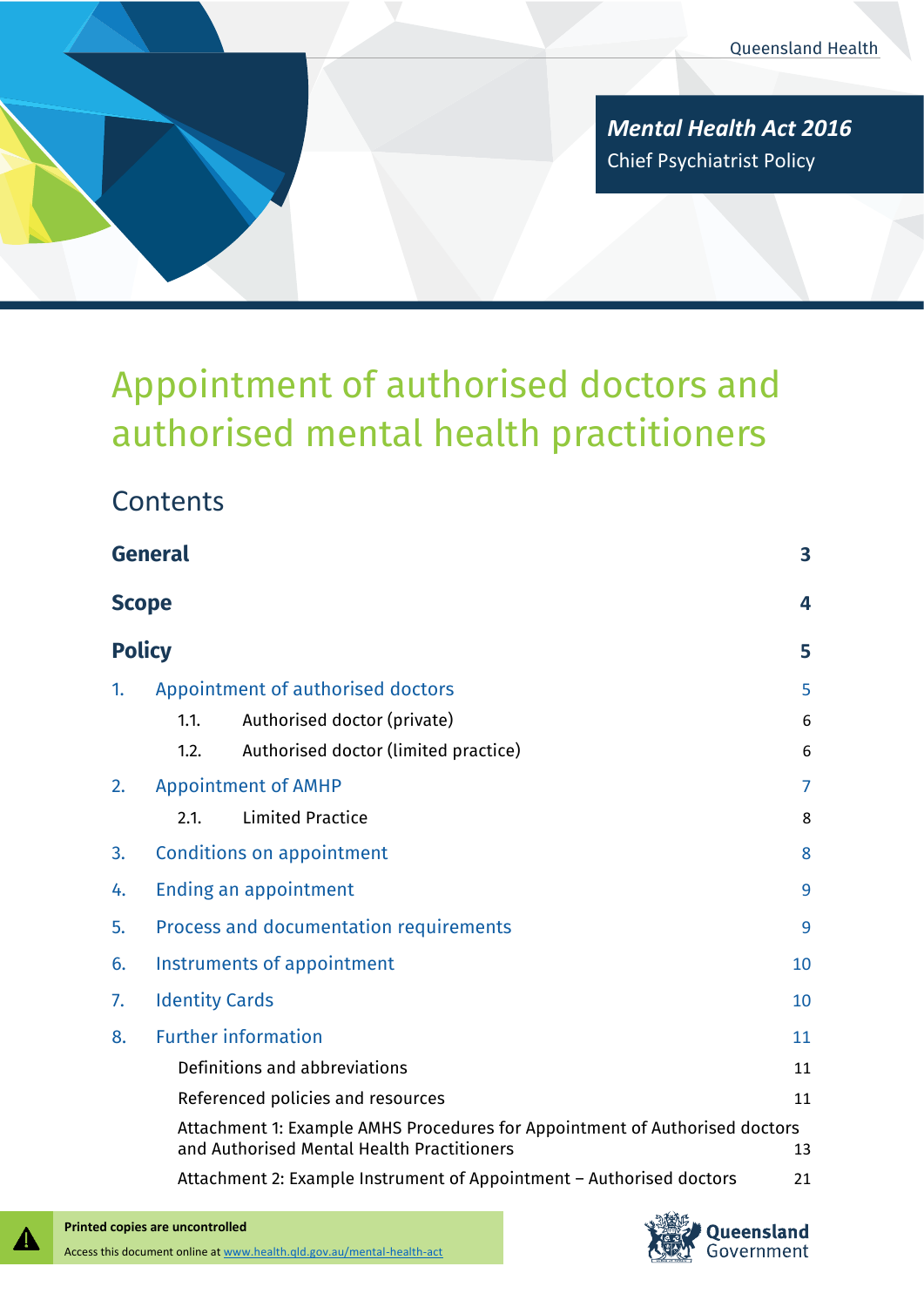[Attachment 3: Example Instrument of Appointment](#page-26-0) – Authorised Mental Health [Practitioners](#page-26-0) 27

[Attachment 4: MHA2016 eLearning Course](#page-30-0) – Modules for Authorised doctors and [Authorised Mental Health Practitioners \(AMHPs\)](#page-30-0) 31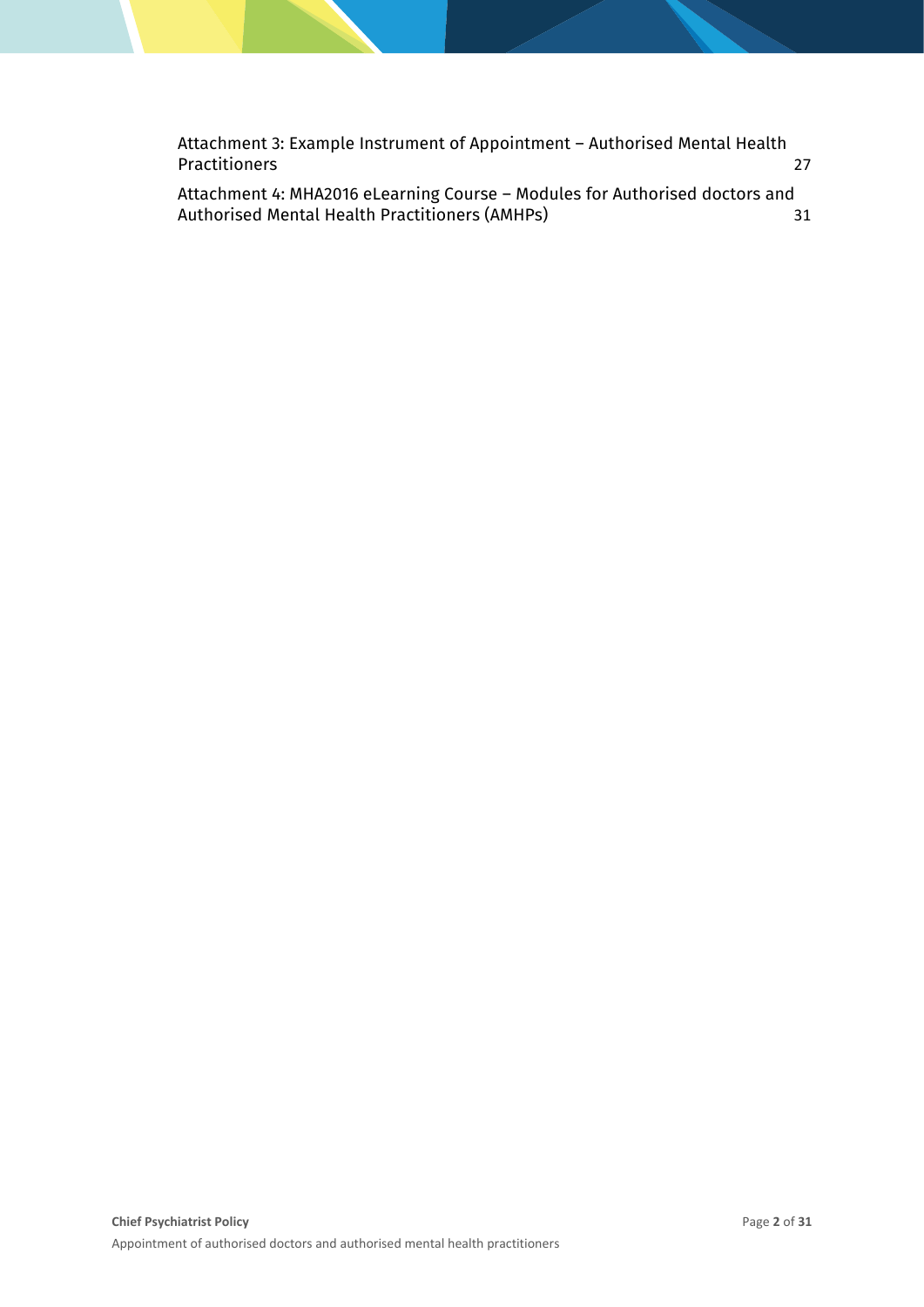## <span id="page-2-0"></span>**General**

The *Mental Health Act 2016* (the Act) establishes the functions of authorised mental health service (AMHS) administrators, which includes appointing authorised doctors and authorised mental health practitioners (AMHPs). The administrator is required to keep a register of persons holding office as an authorised doctor or AMHP.

Authorised doctors and AMHPs exercise significant powers and functions which impact on the rights of individuals. Accountable appointment processes and the establishment of minimum knowledge and skill requirements for appointment are fundamental to the proper and effective administration of the Act, the protection of individual rights, and patient, carer and wider community confidence in the system of care.

All mental health service clinicians are subject to a range of standards and requirements which govern their clinical practice including, for example, National practice standards for [the mental health workforce \(2013\),](https://www.health.gov.au/resources/publications/national-practice-standards-for-the-mental-health-workforce-2013) discipline-specific practice standards, codes of ethics, and registration and credentialing requirements.

In addition, a range of clinical governance arrangements operate at the service level to ensure safe and quality patient care, including clinical accountability and reporting structures, clinical supervision and clinical review processes. The appointment and practice of authorised doctors and AMHPs operate within this context.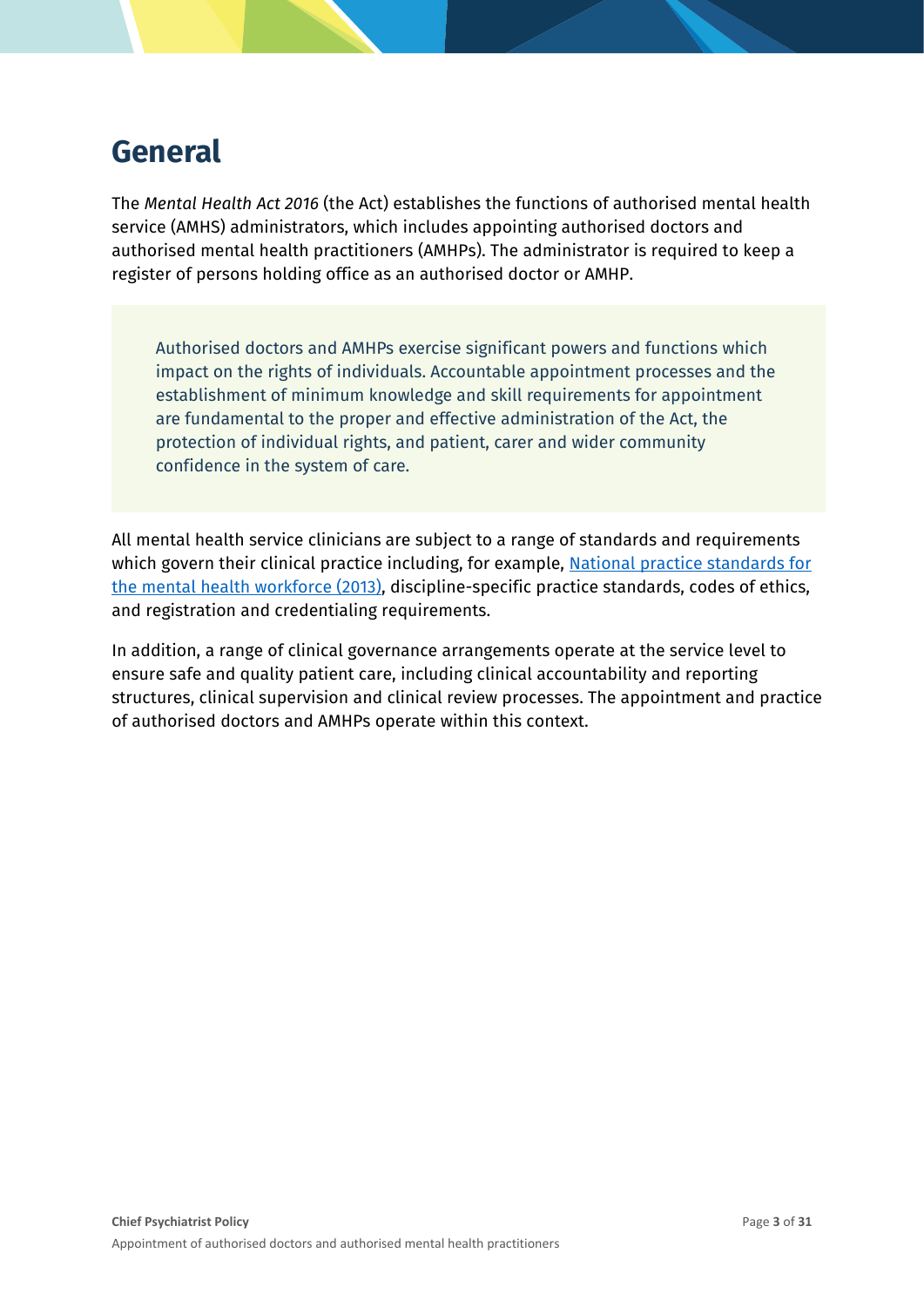## <span id="page-3-0"></span>**Scope**

This policy is mandatory for all AMHSs. An authorised doctor, AMHP, AMHS administrator, or other person performing a function or exercising a power under the Act **must** comply with this policy.

Staff should work collaboratively and in partnership with individuals in their care to ensure their unique-age related, cultural and spiritual, gender-related, religious and communication needs are recognised, respected and followed to the greatest extent practicable. This should include the timely involvement of appropriate local supports and a recovery-oriented focus.

This policy **must** be implemented in a way that is consistent with the objects and principles of the Act.

**This policy is issued under section 305 of the** *Mental Health Act 2016*

**Dr John Reilly Chief Psychiatrist, Queensland Health 27 January 2022**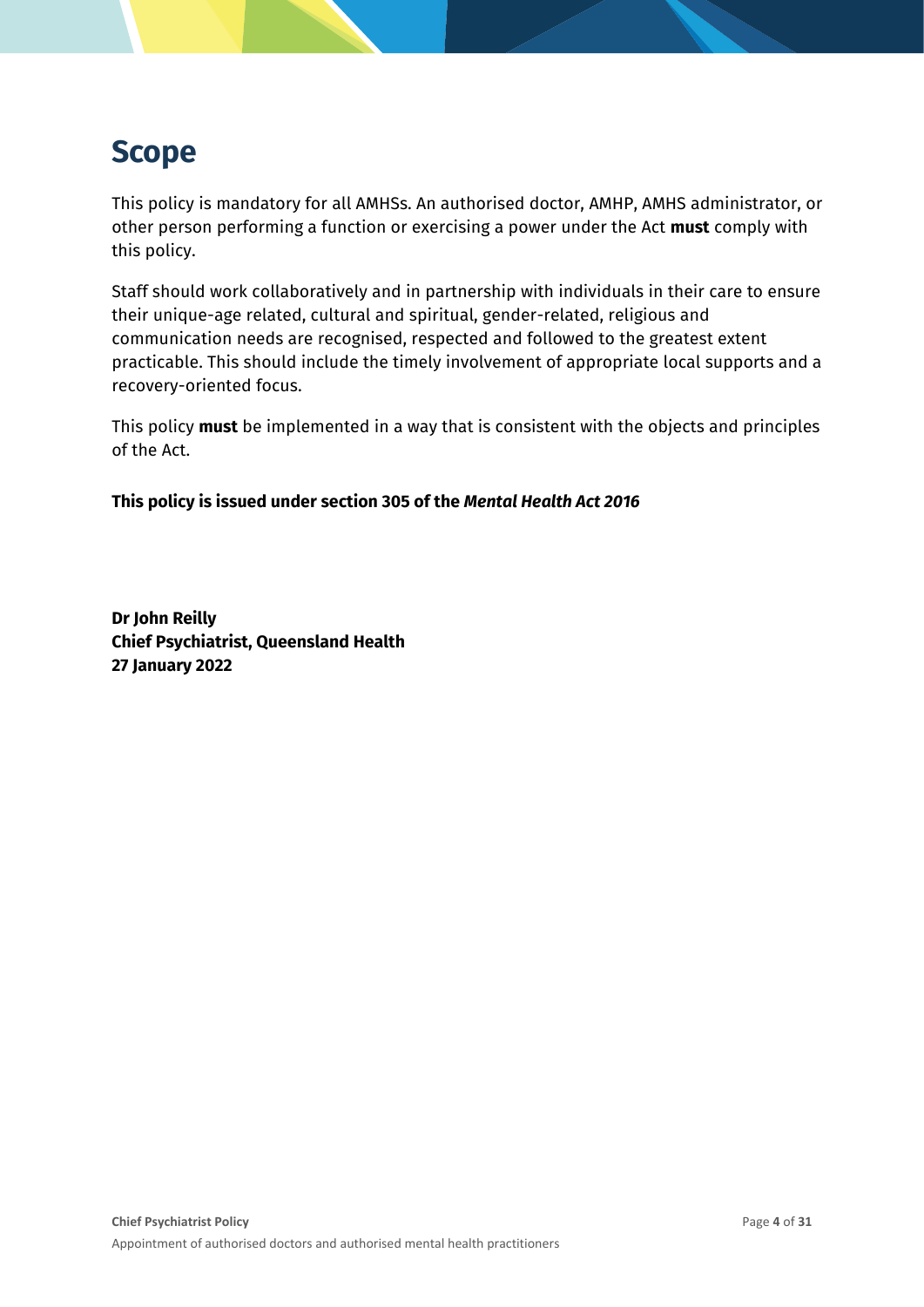## <span id="page-4-0"></span>**Policy**

## <span id="page-4-1"></span>1. Appointment of authorised doctors

## **Key points**

An AMHS administrator may, by instrument in writing, appoint a doctor as an authorised doctor.

• A 'doctor' is a person registered under the Health Practitioner Regulation National Law to practice as a medical practitioner, other than as a student.

The administrator **must** be satisfied that the doctor:

- is registered under the Health Practitioner Regulation National Law, and
- has the necessary competencies, as outlined in this Policy, to be an authorised doctor.

An authorised doctor who is a psychiatrist is an authorised psychiatrist. If the AMHS administrator is a psychiatrist, the administrator is an authorised psychiatrist.

- A 'psychiatrist' is a person registered under the Health Practitioner Regulation National Law to practice in the medical profession:
- − as a specialist registrant in the specialty of psychiatry or
- − who is able to practice psychiatry as another type of registrant prescribed by regulation.

The required competencies are:

- a) substantial clinical expertise in the examination and assessment of persons suspected of having a mental illness and the treatment and care of persons with a diagnosed mental illness, and
- b) substantial knowledge of the Act and the Chief Psychiatrist's Policies as they relate to the functions of an authorised doctor, including in the following areas:
- the objects and principles of the Act, and
- examinations and recommendations for assessment, including the treatment criteria and the less restrictive way of treatment, and assessments and the making of treatment authorities, and
- the treatment and care of persons on treatment authorities, forensic orders and treatment support orders, and
- classified patients, and
- mechanical restraint, seclusion and physical restraint, and
- psychiatrist reports for persons charged with an offence, and
- the rights of patients and support persons, and
- the role of the Mental Health Review Tribunal, and
- searches and transporting patients.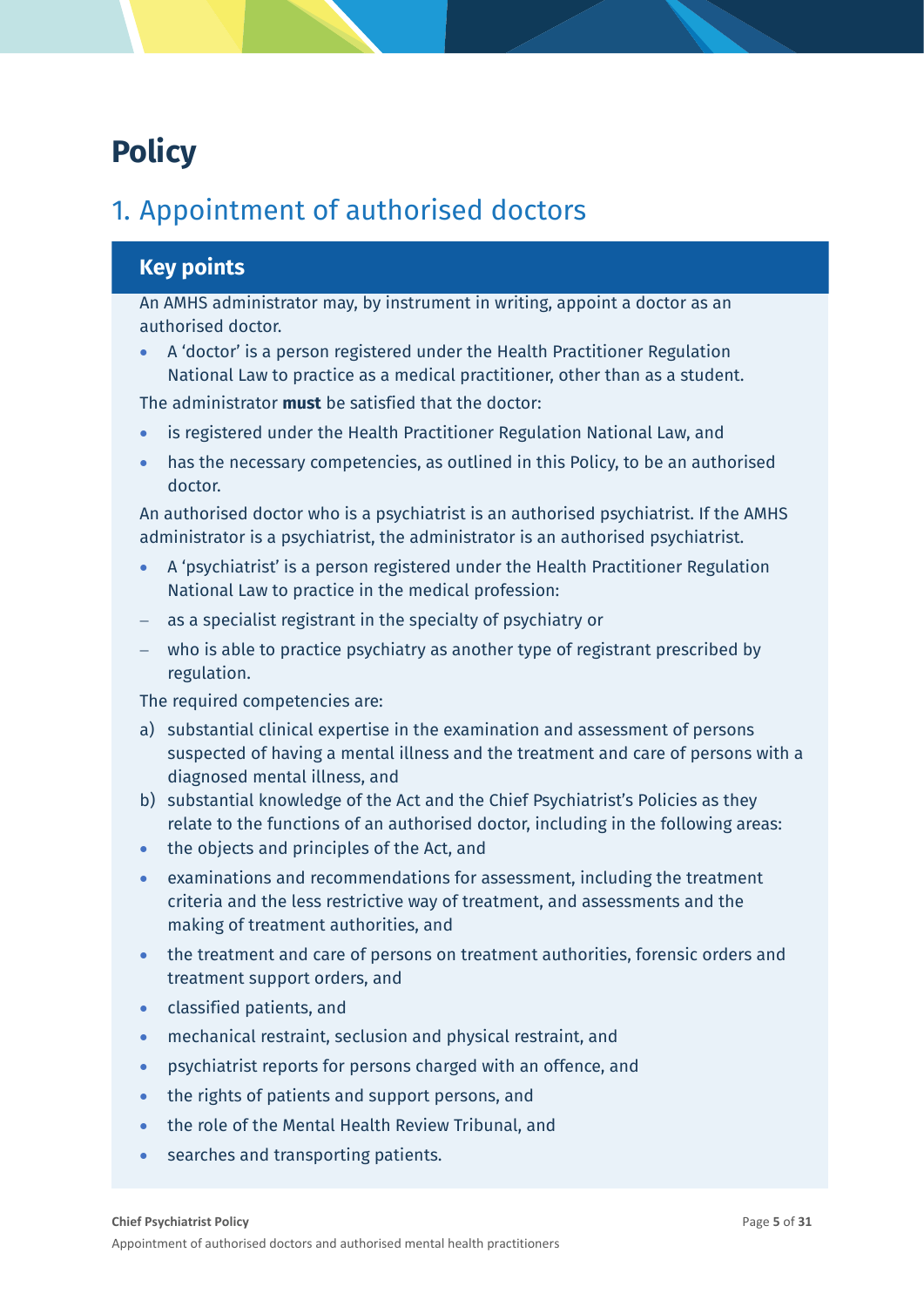At a minimum, competencies must be demonstrated through satisfactory completion of the Act eLearning modules for authorised doctors (including private and limited practice). The Act eLearning refresher course requires completion every two years (biennially) to maintain competency. Verification will be by the provision of a Certificate of Completion of the eLearning modules.

## <span id="page-5-0"></span>1.1. Authorised doctor (private)

Authorised doctors who only practice in the private sector, may be appointed as an authorised doctor (private).

This appointment requires the successful completion of the assessment in ten (10) identified eLearning modules (see Attachment 4).

• The limited eLearning module course does not prevent an authorised doctor who only practices in the private sector from completing the full suite of eLearning modules.

It is essential that doctors who are appointed as an authorised doctor (private) only perform functions under the Act for which they are appointed.

## <span id="page-5-1"></span>1.2.Authorised doctor (limited practice)

In some circumstances, public sector doctors may be appointed as authorised doctors for a more limited range of functions. This may apply for the following categories of doctors:

- resident medical officers (junior house officers and senior house officers only), or
- emergency department doctors in services where an authorised doctor may not be readily available, or
- doctors in rural and remote locations.

Where justified by service delivery benefits, such doctors may be appointed as an authorised doctor (limited practice).

This appointment requires the successful completion of assessments in eight (8) identified eLearning modules (see Attachment 4).

• The availability of this limited practice eLearning module course does not prevent a doctor from completing the full suite of eLearning modules.

It is essential that doctors who are appointed as an authorised doctor (limited practice) only perform functions under the Act for which they are appointed.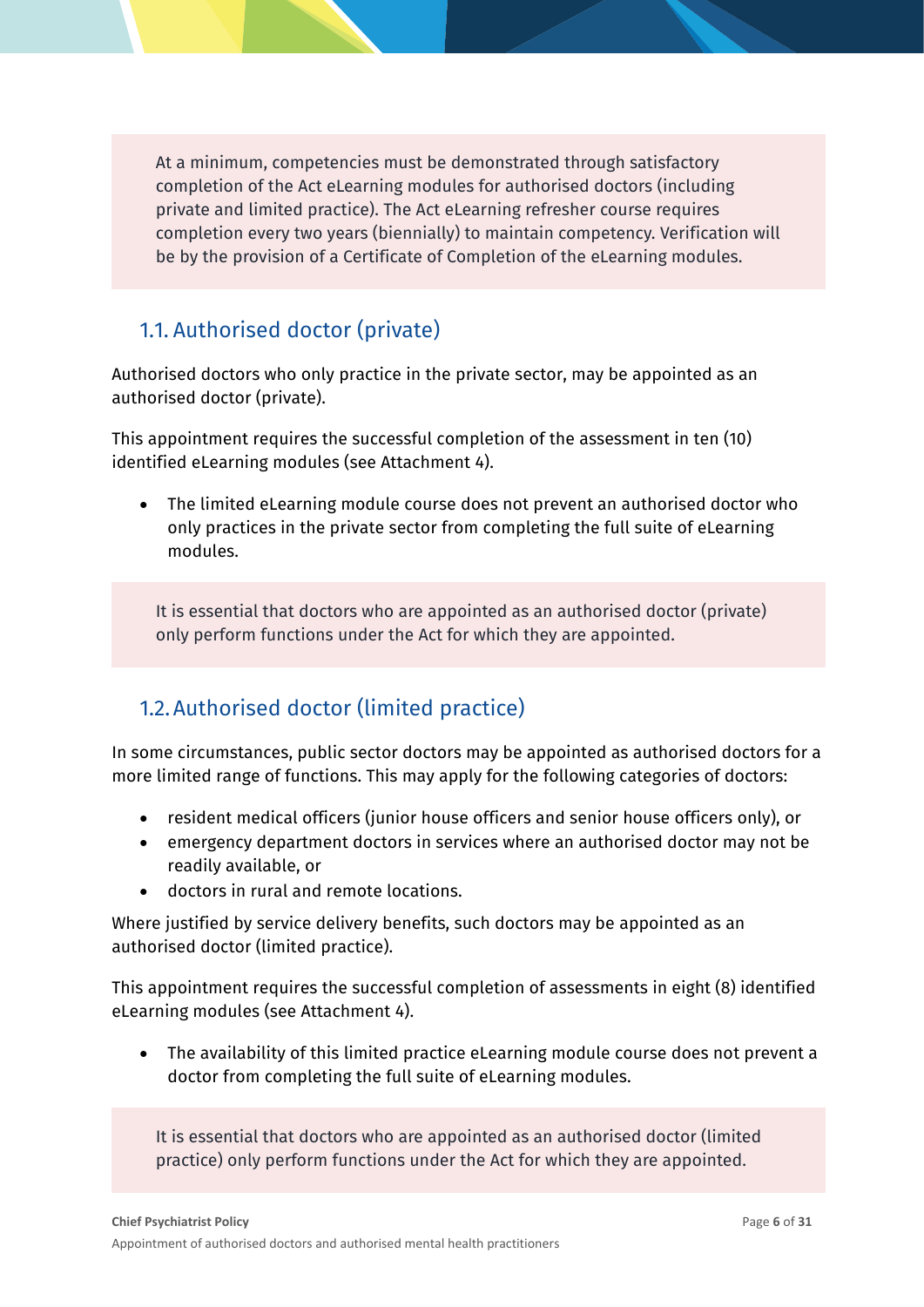An administrator may further limit the functions and powers of an authorised doctor (limited practice) when appointing the authorised doctor (see Example Instrument of Appointment - Authorised doctors (Attachment 3)).

For resident medical officers (junior house officers and senior house officers), these arrangements do not affect the supervised practice requirements set by the Medical Board of Australia. Supervision arrangements must be based on levels and conditions of appointment.

## <span id="page-6-0"></span>2. Appointment of AMHP

### **Key points**

An AMHS administrator may, by instrument in writing, appoint a health practitioner as an AMHP.

• A 'health practitioner' is a person registered under the Health Practitioner Regulation National Law, or another person who provides health services, including, for example, a social worker.

The administrator **must** be satisfied that the health practitioner has the competencies, as outlined in this policy, necessary to be an AMHP.

The required competencies are:

- a) substantial clinical expertise in the examination and assessment of persons suspected of having a mental illness, and knowledge of the treatment and care of persons with a diagnosed mental illness, and
- b) substantial knowledge of the Act and the Chief Psychiatrist's Policies as they relate to the functions of an AMHP, including in the following areas:
- the objects and principles of the Act
- examinations and recommendations for assessment, including the treatment criteria and the less restrictive way of treatment
- classified patients
- mechanical restraint, seclusion and physical restraint
- the rights of patients and support persons, and
- searches and transporting patients.

At a minimum, competencies must be demonstrated through satisfactory completion of the Act eLearning modules for AMHP's with the Act eLearning refresher course to be completed every two years to maintain competency.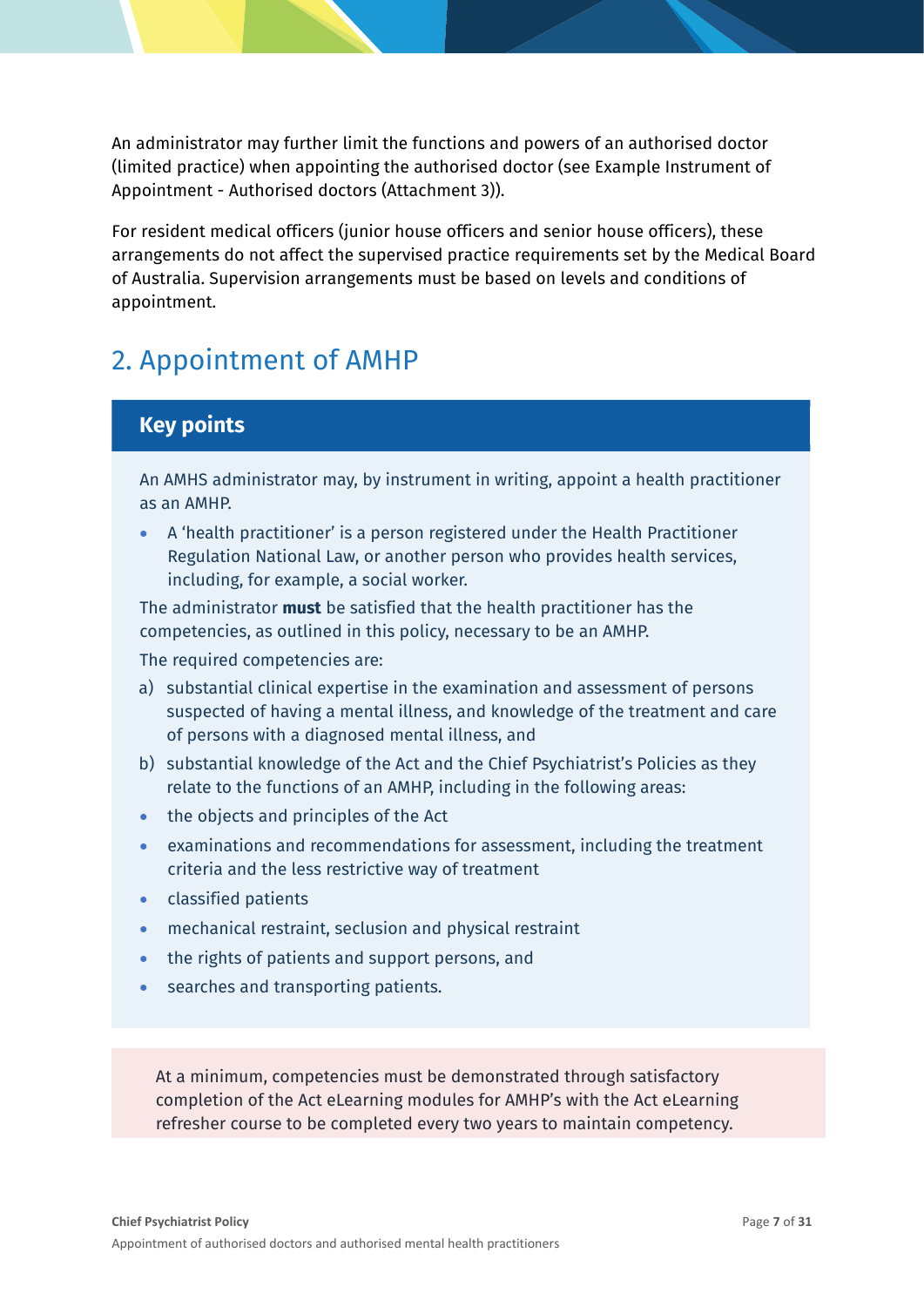Verification will be by the provision of a Certificate of Completion of the eLearning modules.

## <span id="page-7-0"></span>2.1. Limited Practice

Where a person does not meet one or more of the competencies in full, a limited or conditional appointment may apply.

• For example, if the health practitioner does not complete the eLearning modules in full, the appointment will be limited to functions of an AMHP relevant to the eLearning modules that have been completed.

## <span id="page-7-1"></span>3. Conditions on appointment

### **Key points**

In appointing an authorised doctor or AMHP, the administrator may:

- limit the powers that may be exercised by the appointed person, or
- establish conditions under which powers may be exercised by the person.

A condition or limitation may be stated in the person's instrument of appointment, or by way of signed notice given to the person.

All appointments as an authorised doctor or AMHP must be:

- for a specified term or subject to the person's ongoing employment in the AMHS at which they are appointed, and
- conditional upon the authorised doctor or AMHP exercising powers in accordance with the AMHS clinical governance and clinical review process (e.g. Assessment and Risk Management Committee).

The person's appointment as an authorised doctor or AMHP is on the condition that the person continues to have the competencies necessary to be an authorised doctor or AMHP. Completion of the Act eLearning refresher course every two years is required to demonstrate continuation of competency.

The powers of an authorised doctor or AMHP are not limited to patients of the AMHS at which they are appointed. An authorised doctor or AMHP may exercise their powers in relation to a patient of any Queensland AMHS.

In exercising their powers under the Act, authorised doctors and AMHPs must also have regard to employment requirements in other services, including credentialing and scope of clinical practice.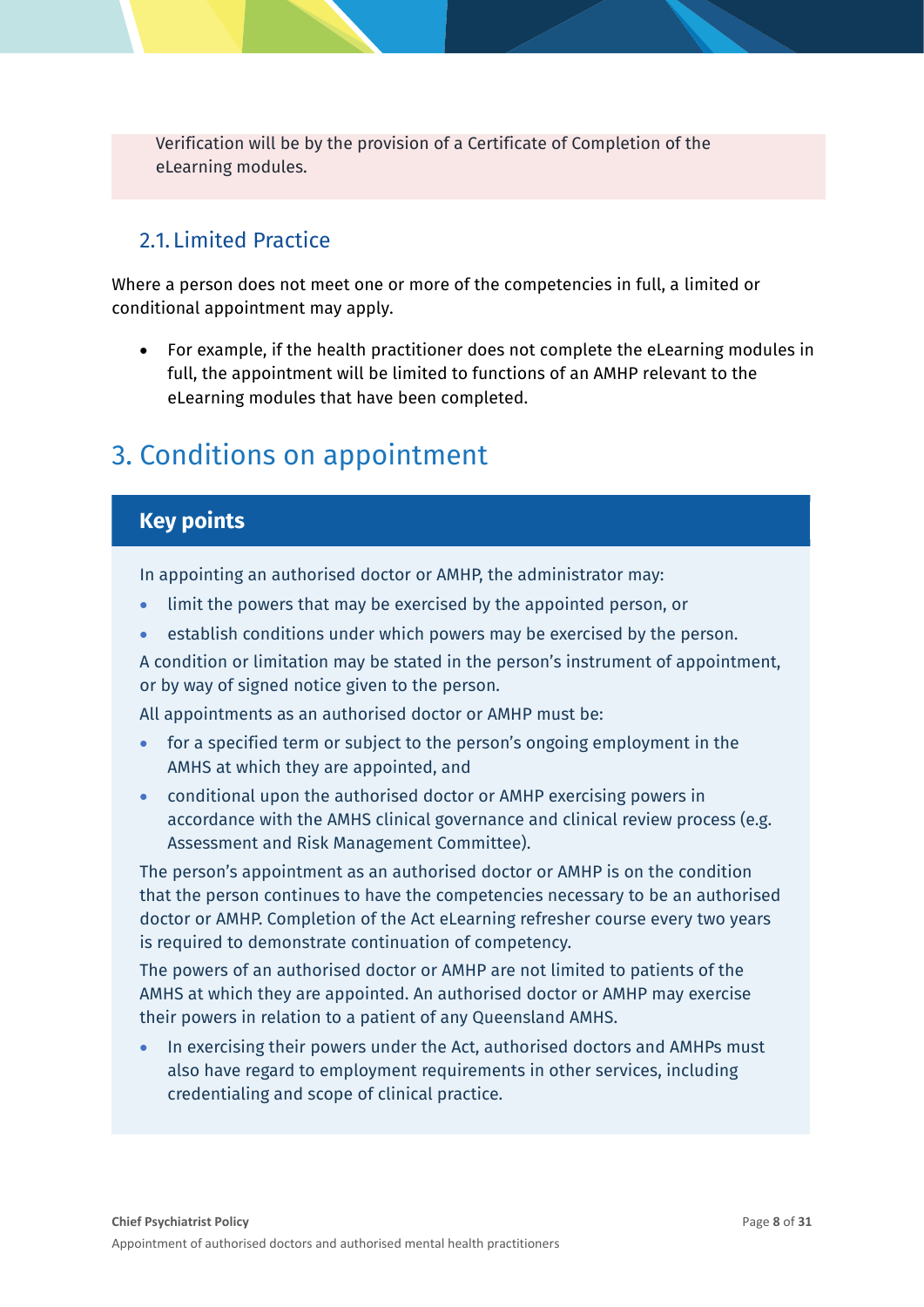## <span id="page-8-0"></span>4. Ending an appointment

## **Key points**

The Act sets out when an authorised doctor or AMHP's appointment ends including circumstances where:

- the authorised doctor ceases to be a doctor or the AMHP ceases to be a health practitioner of the type that was the basis for the person's appointment, or
- the appointment is for a stated term and the term ends, or
- the appointment is subject to a condition that is no longer satisfied (e.g. the appointment is conditional on the person being an employee of the AMHS and the employment ceases), or
- the Chief Psychiatrist is satisfied the person is unable to perform the functions of office and gives written notice to the person stating that the person stops holding office from a specified date, or
- the appointed person resigns by written notice given to the administrator of the AMHS who appointed the person.

In addition, the administrator who appointed the person may revoke the instrument of appointment (Section 24AA, *[Acts Interpretation Act 1954](https://www.legislation.qld.gov.au/view/html/inforce/current/act-1954-003)*).

## <span id="page-8-1"></span>5. Process and documentation requirements

AMHS administrators are responsible for ensuring an accountable system for the appointment of authorised doctors and AMHPs.

The AMHS administrator **must** keep a register of persons holding office as an authorised doctor, AMHP or health practitioner appointed under section 341 to perform certain functions.

• The register of appointments is to be maintained in the Consumer Integrated Mental Health and Addiction (CIMHA) application.

The administrator **must** also maintain a system of records relating to appointments, amendments to appointment conditions and terminations of appointment, including copies of written instruments of appointment and any verifying documentation.

The administrator **must** undertake an annual review of the register of appointments in CIMHA, to ensure the register is up to date.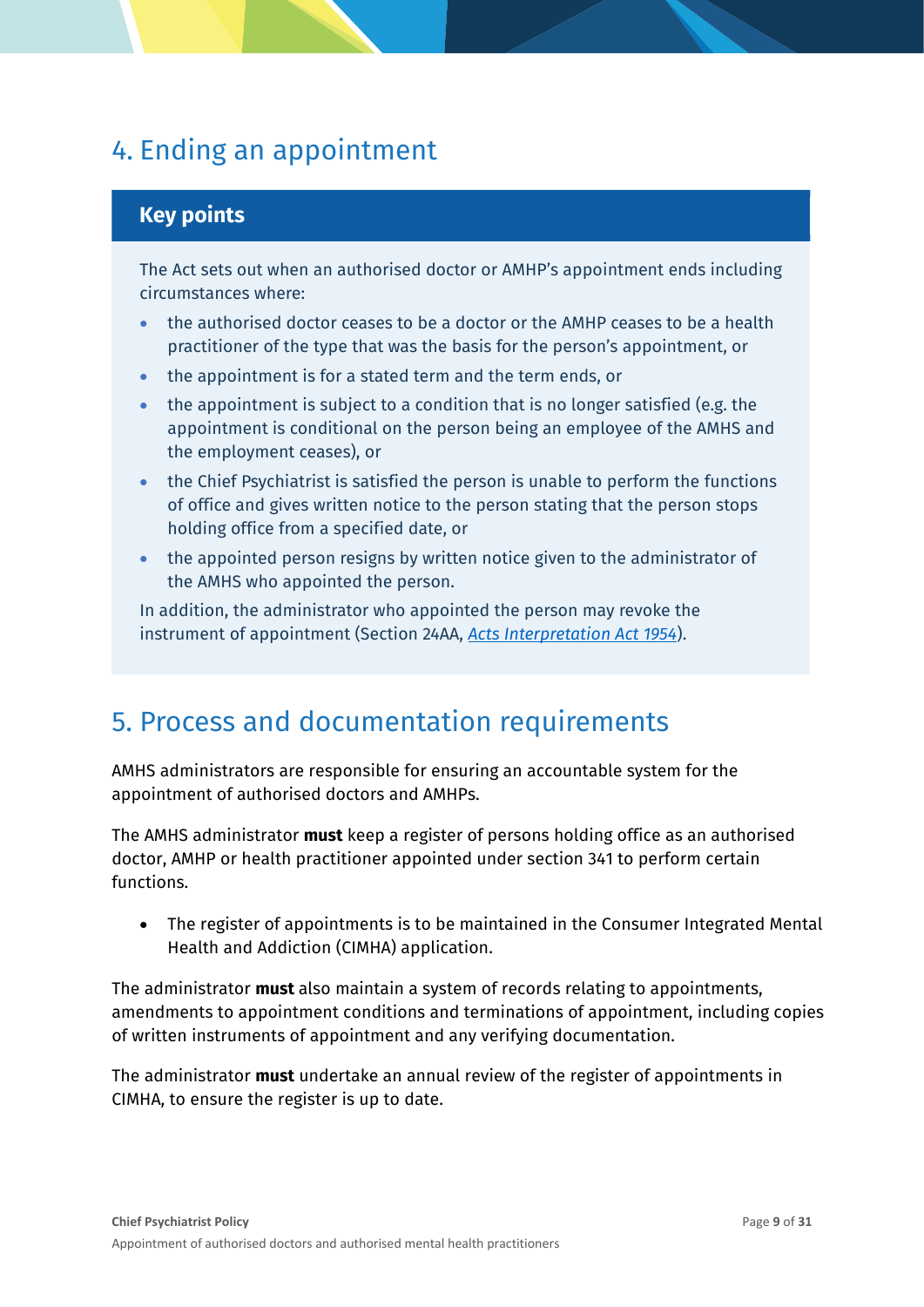## **Key points**

The administrator must have local policies or procedures in place for the appointment of authorised doctors and AMHPs at the AMHS, including:

- the process for appointment, i.e. how an appointment application is initiated (e.g. by way of application by the prospective appointee, on the recommendation of the team leader/clinical director), assessed to ensure competencies are met (e.g. verification by team leader/clinical director), and determined, and
- accountabilities for ongoing oversight of statutory functions exercised by appointees and ensuring competencies continue to be satisfied.

## <span id="page-9-0"></span>6. Instruments of appointment

The instrument of appointment **must**:

- state the name of the person appointed,
- the powers of the appointee (i.e. whether the appointment provides for all powers of an authorised doctor or AMHP), and
- any conditions of appointment including the term and/or circumstances under which the appointment ends.

Example instruments of appointment can be found in attachment 2 and 3.

## <span id="page-9-1"></span>7. Identity Cards

AMHS administrators are required to issue an identity card for authorised doctors and AMHPs.

The card **must**:

- contain a recent photograph of the person, and
- identify the statutory position to which they are appointed, and
- state an expiry date for the card.

The expiry date on the card is intended to ensure recency of the appointee's photograph. The time frame for the ID cards validity may be aligned with local Hospital and Health Service or private sector facility protocols for identity cards (e.g. 5 years).

An authorised doctor or AMHP **must:**

- produce or display their identity card when exercising their functions.
- return the card to the administrator within **twenty-one (21) days** of the office ending.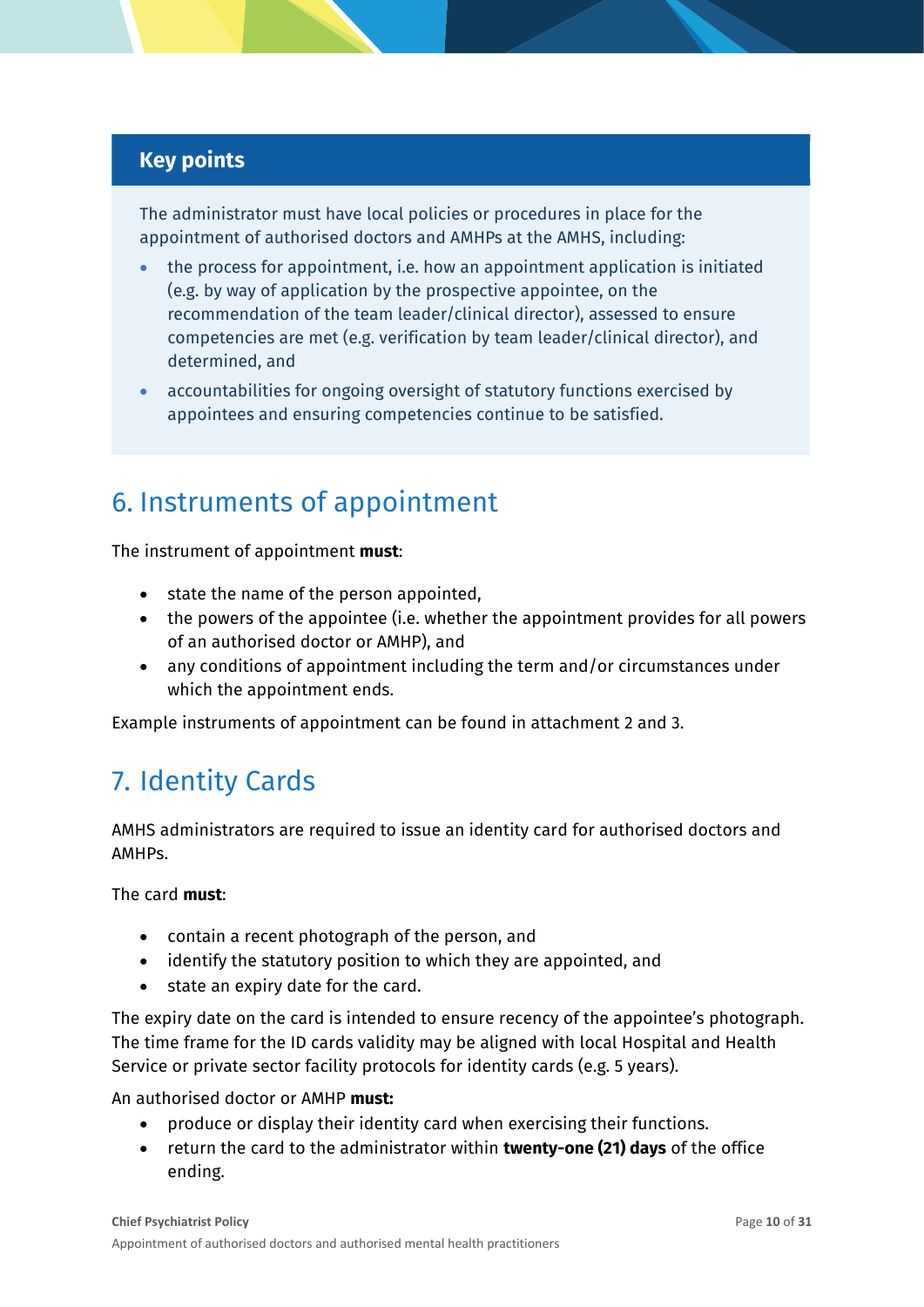The administrator should institute local processes to ensure the timely return of identity cards.

The legislative requirements for the issuing of an identity card may be met by identifying the statutory appointment on an existing health service employee identification card or by establishing a distinct card for the statutory appointment.

## <span id="page-10-0"></span>8. Further information

## <span id="page-10-1"></span>Definitions and abbreviations

| <b>Term</b>                | <b>Definition</b>                                                                                                                                                                                                                                                                                                                                                                                                                |  |
|----------------------------|----------------------------------------------------------------------------------------------------------------------------------------------------------------------------------------------------------------------------------------------------------------------------------------------------------------------------------------------------------------------------------------------------------------------------------|--|
| <b>AMHS</b>                | Authorised Mental Health Service - a health service, or part of a health<br>service, declared by the Chief Psychiatrist to be an authorised mental<br>health service. AMHSs include both public and private sector health<br>services. While treatment and care is provided to both voluntary and<br>involuntary patients, additional regulation applies under the Act for<br>persons subject to involuntary treatment and care. |  |
| <b>AMHP</b>                | <b>Authorised Mental Health Practitioner</b>                                                                                                                                                                                                                                                                                                                                                                                     |  |
| <b>Doctor</b>              | A 'doctor' is a person registered under the Health Practitioner<br>Regulation National Law to practice as a medical practitioner, other<br>than as a student.                                                                                                                                                                                                                                                                    |  |
| <b>Health Practitioner</b> | A person registered under the Health Practitioner Regulation National<br>Law, or another person who provides health services, including, for<br>example, a social worker.                                                                                                                                                                                                                                                        |  |
|                            | A person registered under the Health Practitioner Regulation National<br>Law to practice in the medical profession:                                                                                                                                                                                                                                                                                                              |  |
| Psychiatrist               | as a specialist registrant in the specialty of psychiatry, or                                                                                                                                                                                                                                                                                                                                                                    |  |
|                            | who is able to practice psychiatry as another type of registrant<br>$\bullet$<br>prescribed by regulation.                                                                                                                                                                                                                                                                                                                       |  |

## <span id="page-10-2"></span>Referenced policies and resources

#### **Legislation**

- *[Mental Health Act 2016](https://www.legislation.qld.gov.au/view/html/inforce/current/act-2016-005)*
- *[Acts Interpretation Act 1954](https://www.legislation.qld.gov.au/view/html/inforce/current/act-1954-003)*

#### **Referenced documents and sources**

[National practice standards for the mental health workforce \(2013\)](https://www.health.gov.au/resources/publications/national-practice-standards-for-the-mental-health-workforce-2013)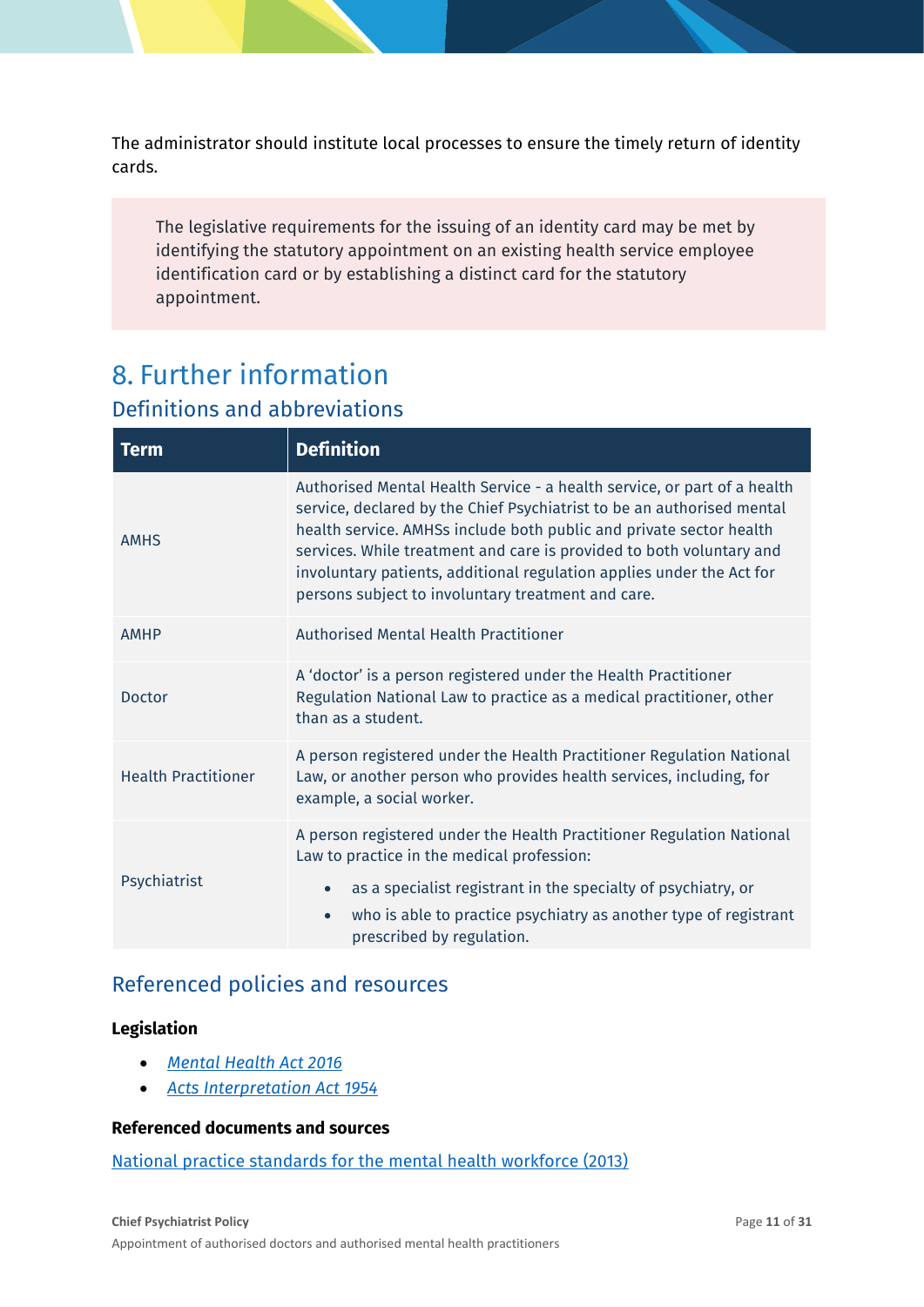## **Document status summary**

| Date of Chief Psychiatrist approval:                                        | 27 January 2022 |
|-----------------------------------------------------------------------------|-----------------|
| Date of effect:                                                             | 27 January 2022 |
| Supersedes version that took effect on:                                     | 22 April 2020   |
| To be reviewed by:                                                          | 27 January 2025 |
| Assessment of compatibility with the<br>Human Rights Act 2019 completed on: | 18 October 2019 |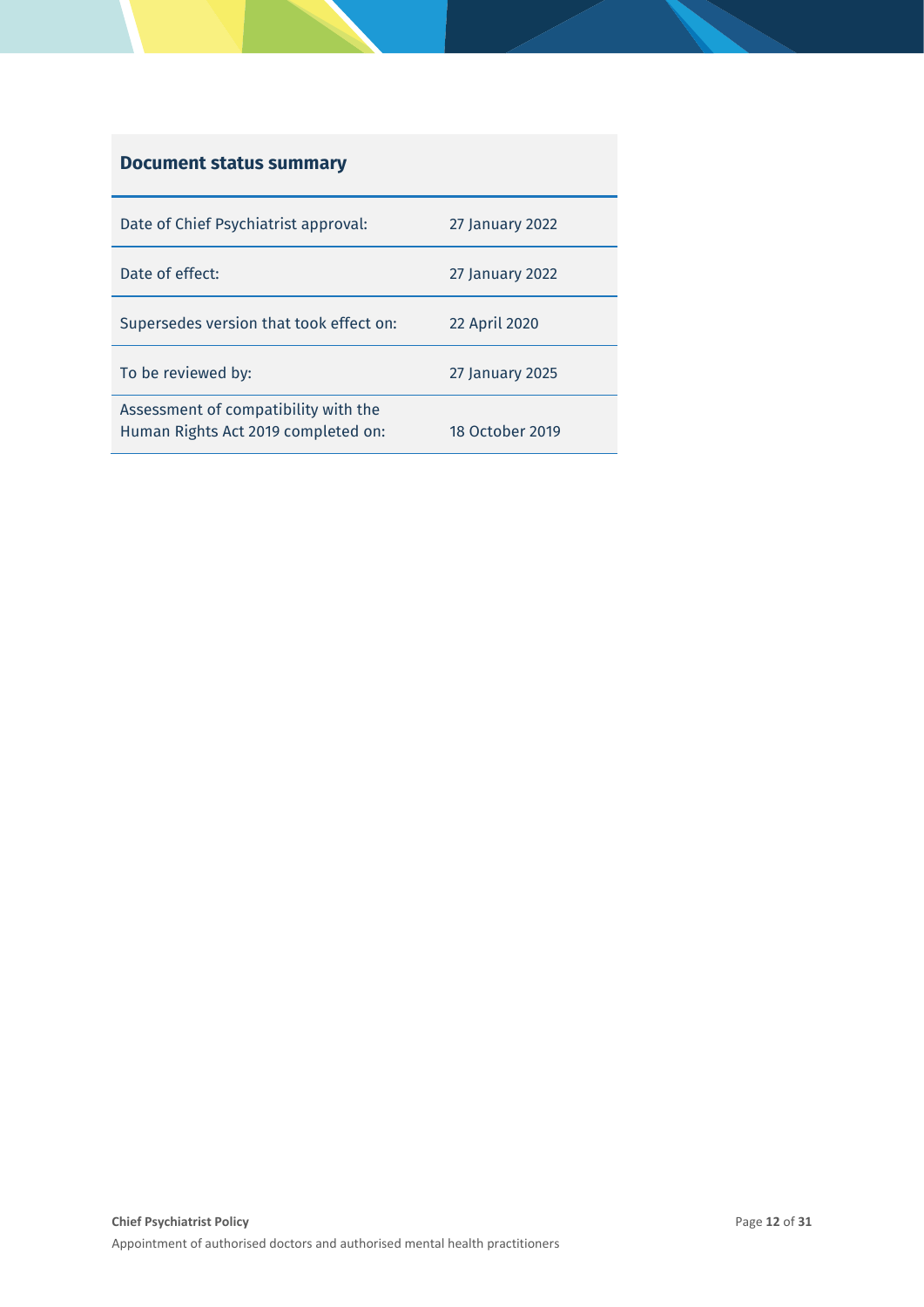<span id="page-12-0"></span>Attachment 1: Example AMHS Procedures for Appointment of Authorised doctors and Authorised Mental Health Practitioners

## Procedure for Appointment of Authorised Mental Health Practitioners XXXX Authorised Mental Health Service

#### **Purpose**

This procedure sets out the processes for appointment of Authorised Mental Health Practitioners (AMHPs) at the XXXX Authorised Mental Health Service (AMHS).

#### **Context**

Legislative requirements for the appointment of AMHPs are set out in Chapter 11 Part 4 of the *Mental Health Act 2016*.

The Chief Psychiatrist Policy on Appointment of Authorised doctors and AMHPs is mandatory for all AMHSs and for all AMHS staff and requires the AMHS administrator to document processes and requirements for the appointment of these practitioners.

#### **Procedure**

#### **Appointment of authorised mental health practitioners**

- 1. AMHPs will be appointed by the [position title e.g. Executive Director, Mental Health Service, XXXX HHS] as administrator for the XXXX AMHS. (NB: The administrator's powers, including appointment of AMHPs, may be exercised by a person temporarily acting in the position that is appointed to be the AMHS administrator.)
- 2. Applications for appointment are to be made using the Application for appointment as AMHP template at Attachment A.
- 3. All components of the *Mental Health Act 2016* eLearning modules relevant to the functions of an AMHP **must** be completed. Verification of the health practitioner's satisfactory completion of the eLearning modules **must** be provided with the recommendation. The eLearning refresher course requires completion every two years.
- 4. Applications are to be reviewed by the relevant Team Leader or Nurse Unit Manager prior to submission to the administrator. The Team Leader/Nurse Unit Manager is accountable for verifying that the applicant satisfies the competencies for appointment.
- 5. On appointment, the administrator will provide the appointee with the *Instrument of appointment*. A copy of the *Instrument of appointment* is to be retained on the appointee's human resource file.
- 6. The administrator will notify the [position title e.g. Mental Health Act Administration Officer] of all appointments for registering in the Consumer Integrated Mental Health and Addiction (CIMHA) application.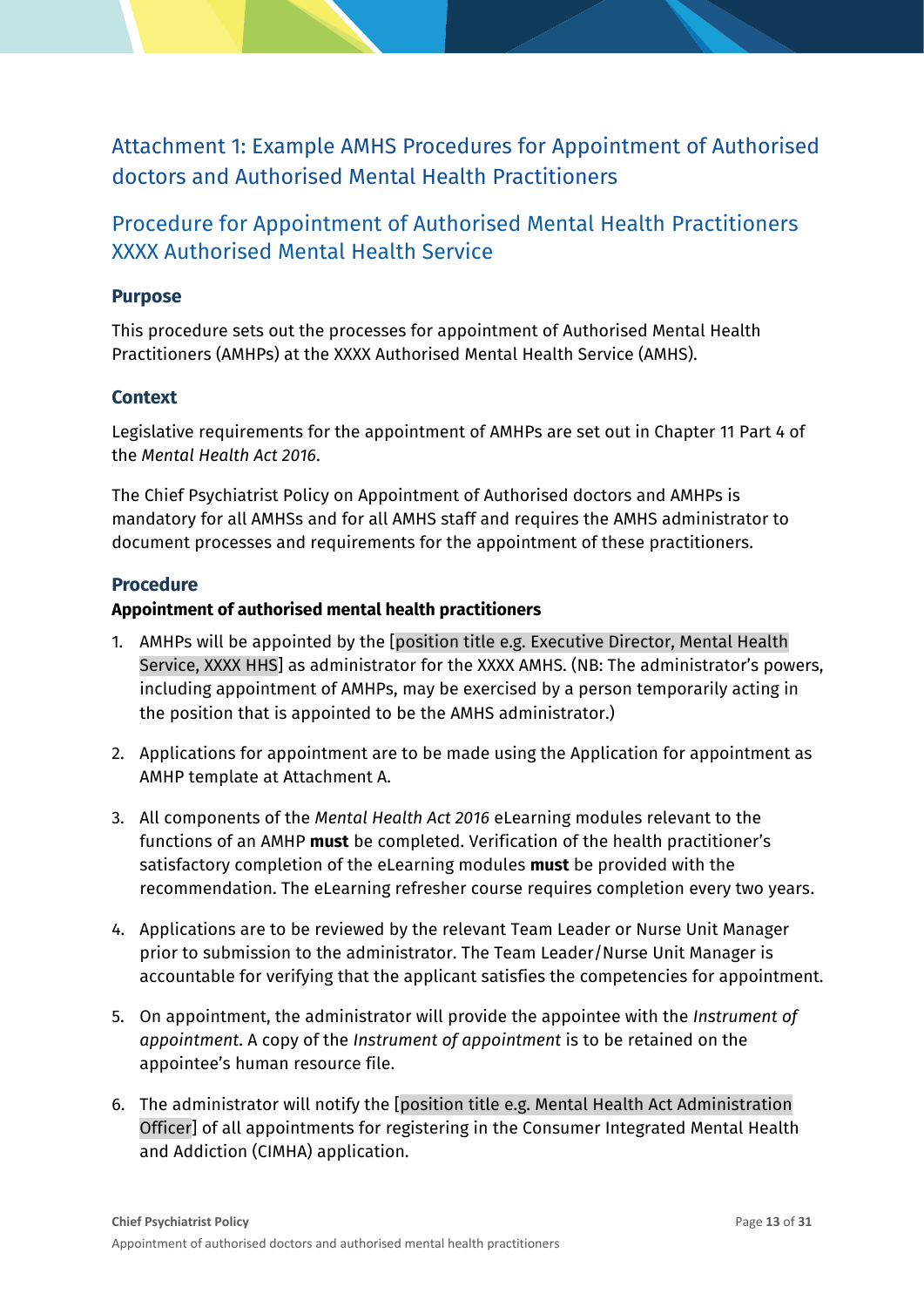7. Team Leaders and Nurse Unit Managers are accountable for ongoing oversight of the statutory functions exercised by appointees to ensure compliance with legislative, policy and operational requirements.

**Team Leaders and Nurse Unit Managers must advise the administrator in writing in circumstances where the Team Leader/Nurse Unit Manager believes the appointee ceases to meet the appointment requirements or is no longer required to undertake the functions, powers and duties of an AMHP.**

#### **Cessation of appointment of authorised mental health practitioners**

- 1. The circumstances in which an AMHP appointment ceases are set out in the Act and the *Instrument of appointment*.
- 2. Revocations of appointment by the administrator will be in writing and will be provided to the appointee.
- 3. With the exception of appointments that cease at the end of a specified term, a written record of the date of, and reasons for, the cessation of appointment is to be retained on the person's human resource file (e.g. written advice from appointee that a condition of appointment is no longer satisfied or the person's resignation from office).
- 4. The [position title e.g. Mental Health Act Administration Officer] is responsible for ending the practitioner's appointment status in CIMHA:
	- At the end of a specified term of appointment (unless a further appointment has been made by the administrator)
	- on the administrator's advice that the person has ceased to be an AMHP.

#### **Review of register of appointments**

- 1. The [position title e.g. Mental Health Act Administration Officer] will undertake a review of persons registered as AMHP's at the XXXX AMHS in March of each calendar year.
- 2. The [position title] will liaise with Team Leaders and Nurse Unit Managers as required to ensure the register is accurate and up to date (e.g. to ensure that there have been no oversights in removing individuals from the register on termination of employment with the Mental Health Service).

#### **Resources**

- *[Mental Health Act 2016](https://www.legislation.qld.gov.au/view/html/inforce/current/act-2016-005)*
- *Chief Psychiatrist Policy: Appointment of Authorised doctors and Authorised Mental Health Practitioners*
- [Queensland Centre for Mental Health Learning eLearning Courses](https://www.qcmhl.qld.edu.au/course/index.php?categoryid=2)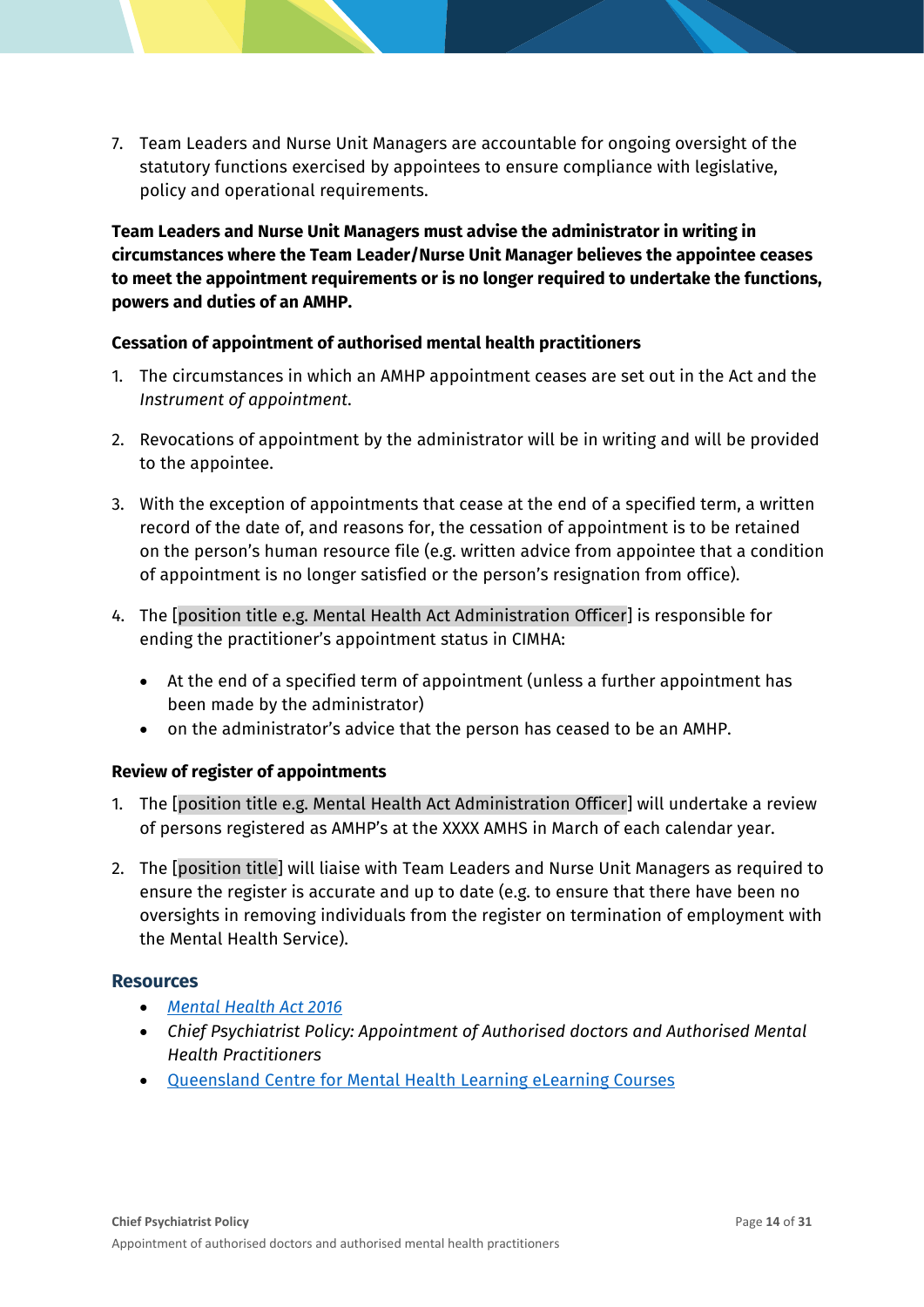Application for appointment as Authorised Mental Health Practitioner XXXX Authorised Mental Health Service

## **Part A – To be completed by applicant**

|            | Position title: ______________________________                                                                                                              |
|------------|-------------------------------------------------------------------------------------------------------------------------------------------------------------|
|            | Team/Unit: _________________________________                                                                                                                |
|            | $\Box$ I am a 'health practitioner' as defined under the Mental Health Act 2016                                                                             |
|            | Profession:________________________                                                                                                                         |
|            | AHPRA registration number:_______________ and registration expiry date                                                                                      |
|            | __________<br>(Not required for social workers)                                                                                                             |
|            | $\Box$ I have $\Box$ years clinical experience in mental health service delivery                                                                            |
|            | $\Box$ I have attached the Proof of Completion for the Mental Health Act 2016 authorised                                                                    |
|            | mental health practitioner training.                                                                                                                        |
|            | Signed:________________________________ Date:___________________________________                                                                            |
|            | the contract of the contract of the contract of the contract of the contract of the contract of the contract of<br>Part B – To be completed by line manager |
|            |                                                                                                                                                             |
|            |                                                                                                                                                             |
| Team/Unit: |                                                                                                                                                             |
|            | $\Box$ I have been the applicant's line manager since ___________                                                                                           |
|            | I am able / unable to verify that the applicant has the competencies required for<br>appointment as an authorised mental health practitioner. Specifically: |

 $\Box$  the applicant has / has not demonstrated substantial clinical expertise in the examination and assessment of persons suspected of having a mental illness, Chief Psychiatrist Policy – Appointment of authorised doctors and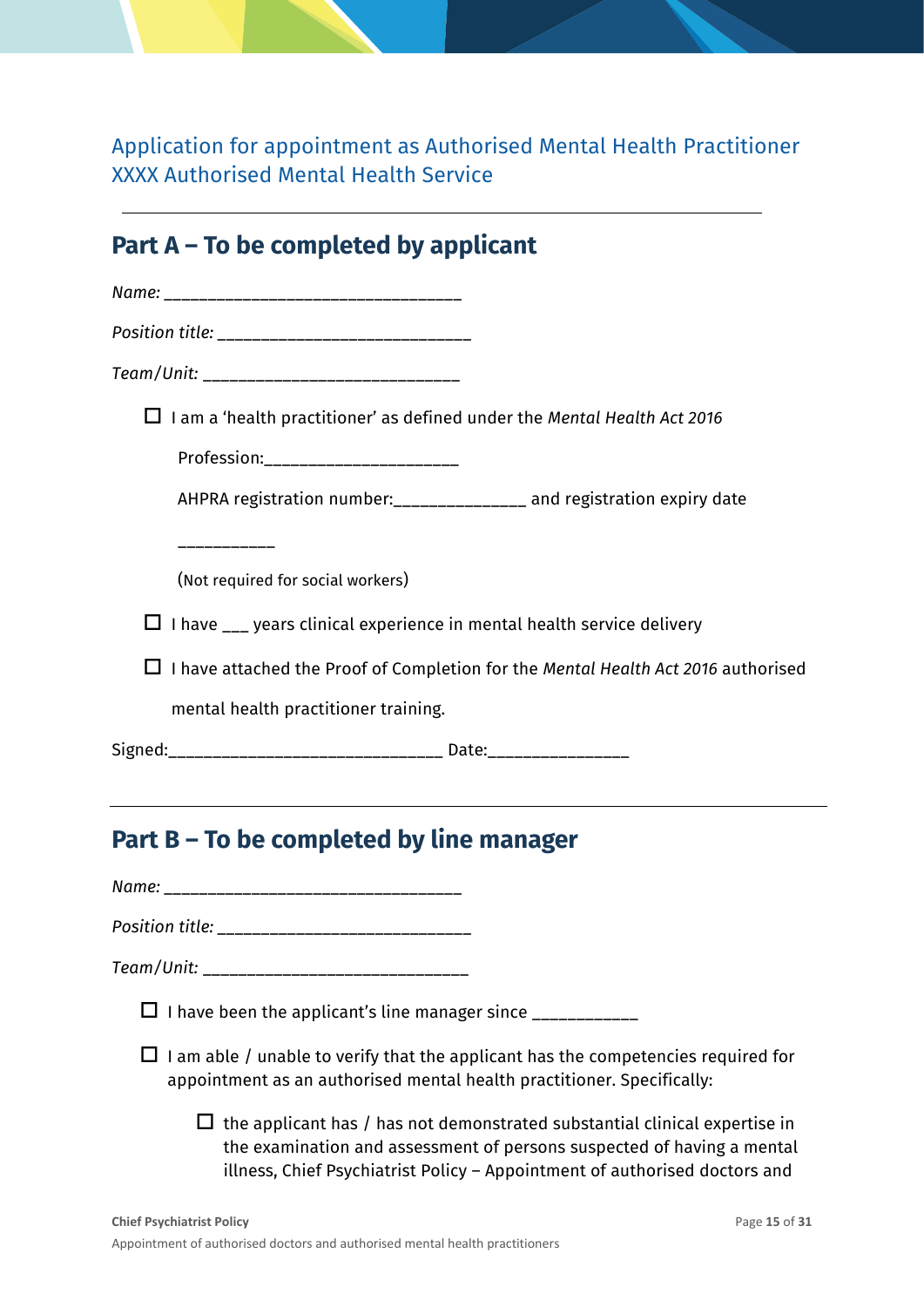authorised mental health practitioners and knowledge of the treatment and care of persons with a diagnosed mental illness

 $\Box$  the applicant has / has not demonstrated substantial knowledge of the *Mental Health Act 2016* and Chief Psychiatrist policies relevant to the powers, functions and responsibilities of an authorised mental health practitioner.

Additional comments:

\_\_\_\_\_\_\_\_\_\_\_\_\_\_\_\_\_\_\_\_\_\_\_\_\_\_\_\_\_\_\_\_\_\_\_\_\_\_\_\_\_\_\_\_\_\_\_\_\_\_\_\_\_\_\_\_\_\_\_\_\_\_\_\_\_\_\_\_\_\_\_\_\_\_\_\_\_\_ \_\_\_\_\_\_\_\_\_\_\_\_\_\_\_\_\_\_\_\_\_\_\_\_\_\_\_\_\_\_\_\_\_\_\_\_\_\_\_\_\_\_\_\_\_\_\_\_\_\_\_\_\_\_\_\_\_\_\_\_\_\_\_\_\_\_\_\_\_\_\_\_\_\_\_\_\_\_ \_\_\_\_\_\_\_\_\_\_\_\_\_\_\_\_\_\_\_\_\_\_\_\_\_\_\_\_\_\_\_\_\_\_\_\_\_\_\_\_\_\_\_\_\_\_\_\_\_\_\_\_\_\_\_\_\_\_\_\_\_\_\_\_\_\_\_\_\_\_\_\_\_\_\_\_\_\_ \_\_\_\_\_\_\_\_\_\_\_\_\_\_\_\_\_\_\_\_\_\_\_\_\_\_\_\_\_\_\_\_\_\_\_\_\_\_\_\_\_\_\_\_\_\_\_\_\_\_\_\_\_\_\_\_\_\_\_\_\_\_\_\_\_\_\_\_\_\_\_\_\_\_\_\_\_\_ Signed:\_\_\_\_\_\_\_\_\_\_\_\_\_\_\_\_\_\_\_\_\_\_\_\_\_\_\_\_\_\_\_\_\_\_ Date: \_\_\_\_\_\_\_\_\_\_\_\_\_\_\_\_\_\_\_\_\_\_\_\_\_\_\_\_\_\_\_\_\_

## **Part C – To be completed by Administrator**

*Name:* \_\_\_\_\_\_\_\_\_\_\_\_\_\_\_\_\_\_\_\_\_\_\_\_\_\_\_\_\_\_\_\_\_\_

The applicant's appointment as an authorised mental health practitioner is approved / not approved

*Additional comments (including any specific limitations and conditions to be included in the instrument of appointment):*

\_\_\_\_\_\_\_\_\_\_\_\_\_\_\_\_\_\_\_\_\_\_\_\_\_\_\_\_\_\_\_\_\_\_\_\_\_\_\_\_\_\_\_\_\_\_\_\_\_\_\_\_\_\_\_\_\_\_\_\_\_\_\_\_\_\_\_\_\_\_\_\_\_\_\_\_\_\_ \_\_\_\_\_\_\_\_\_\_\_\_\_\_\_\_\_\_\_\_\_\_\_\_\_\_\_\_\_\_\_\_\_\_\_\_\_\_\_\_\_\_\_\_\_\_\_\_\_\_\_\_\_\_\_\_\_\_\_\_\_\_\_\_\_\_\_\_\_\_\_\_\_\_\_\_\_\_ \_\_\_\_\_\_\_\_\_\_\_\_\_\_\_\_\_\_\_\_\_\_\_\_\_\_\_\_\_\_\_\_\_\_\_\_\_\_\_\_\_\_\_\_\_\_\_\_\_\_\_\_\_\_\_\_\_\_\_\_\_\_\_\_\_\_\_\_\_\_\_\_ Signed: \_\_\_\_\_\_\_\_\_\_\_\_\_\_\_\_\_\_\_\_\_\_\_\_\_\_\_\_\_\_\_ Date: \_\_\_\_\_\_\_\_\_\_\_\_\_\_\_\_\_

\_\_\_\_\_\_\_\_\_\_\_\_\_\_\_\_\_\_\_\_\_\_\_\_\_\_\_\_\_\_\_\_\_\_\_\_\_\_\_\_\_\_\_\_\_\_\_\_\_\_\_\_\_\_\_\_\_\_\_\_\_\_\_\_\_\_\_\_\_\_\_\_\_\_\_\_\_\_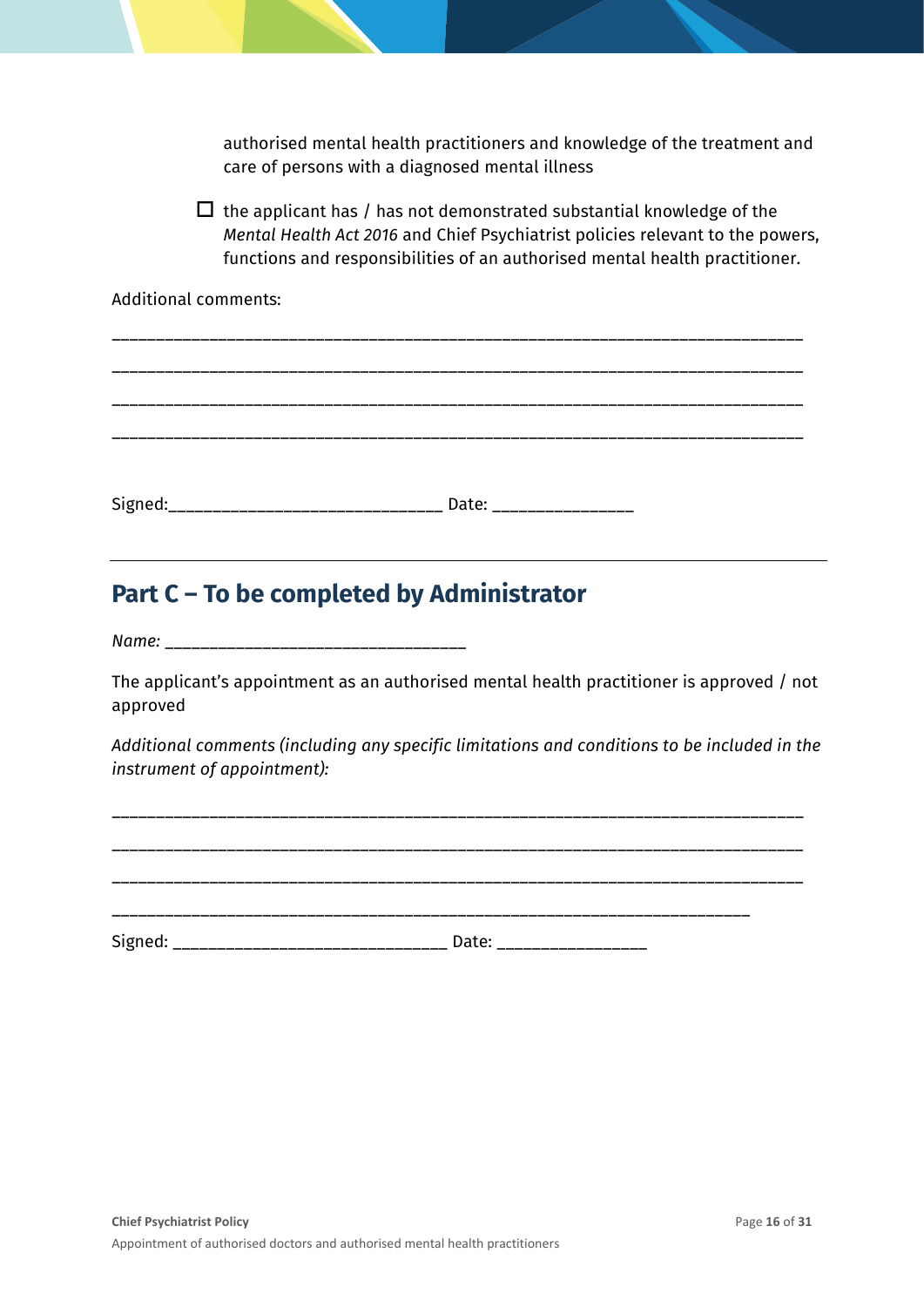## Procedure for Appointment of Authorised doctors XXXX Authorised Mental Health Service

#### **Purpose**

This procedure sets out the processes for appointment of authorised doctors at the XXXX Authorised Mental Health Service (AMHS).

#### **Context**

Legislative requirements for the appointment of authorised doctors are set out in Chapter 11 Part 4 of the *Mental Health Act 2016*. The Chief Psychiatrist Policy on Appointment of Authorised doctors and Authorised Mental Health Practitioners (AMHP) is mandatory for all AMHS and requires the AMHS administrator to document processes and requirements for appointment of authorised doctors.

#### **Procedure**

#### **Appointment of authorised doctors**

1. Authorised doctors will be appointed by the [position title e.g. Executive Director, Mental Health Service, XXXX HHS] as administrator for the XXXX AMHS.

(NB: The administrator's powers, including appointment of authorised doctors, can be exercised by a person temporarily acting in the position that is appointed to be the AMHS administrator.)

- 2. Recommendations for appointment are to be made by the Clinical Director or a Consultant Psychiatrist using the *Recommendation for authorised doctor appointment* template at Attachment A.
- 3. The Clinical Director/Consultant Psychiatrist is accountable for verifying that the doctor satisfies the competencies for appointment and, where relevant, recommending any conditions or limitations for the appointment.
- 4. Verification of the doctor's satisfactory completion of the *Mental Health Act 2016* eLearning modules **must** be provided with the recommendation. The eLearning refresher course requires completion every two years.
- 5. If a doctor does not complete the eLearning modules in full, the appointment will be limited i.e. the appointment will be limited to authorised doctor functions relevant to the eLearning modules that have been completed.
- 6. The [position title] is responsible for confirming the doctor's registration under the Health Practitioner Regulation National Law and, where relevant, that the registration meets the statutory definition for 'psychiatrist'.
- 7. On appointment, the administrator will provide the appointee with the *Instrument of appointment.* A copy of *the Instrument of appointment* is to be retained on the appointee's human resource file.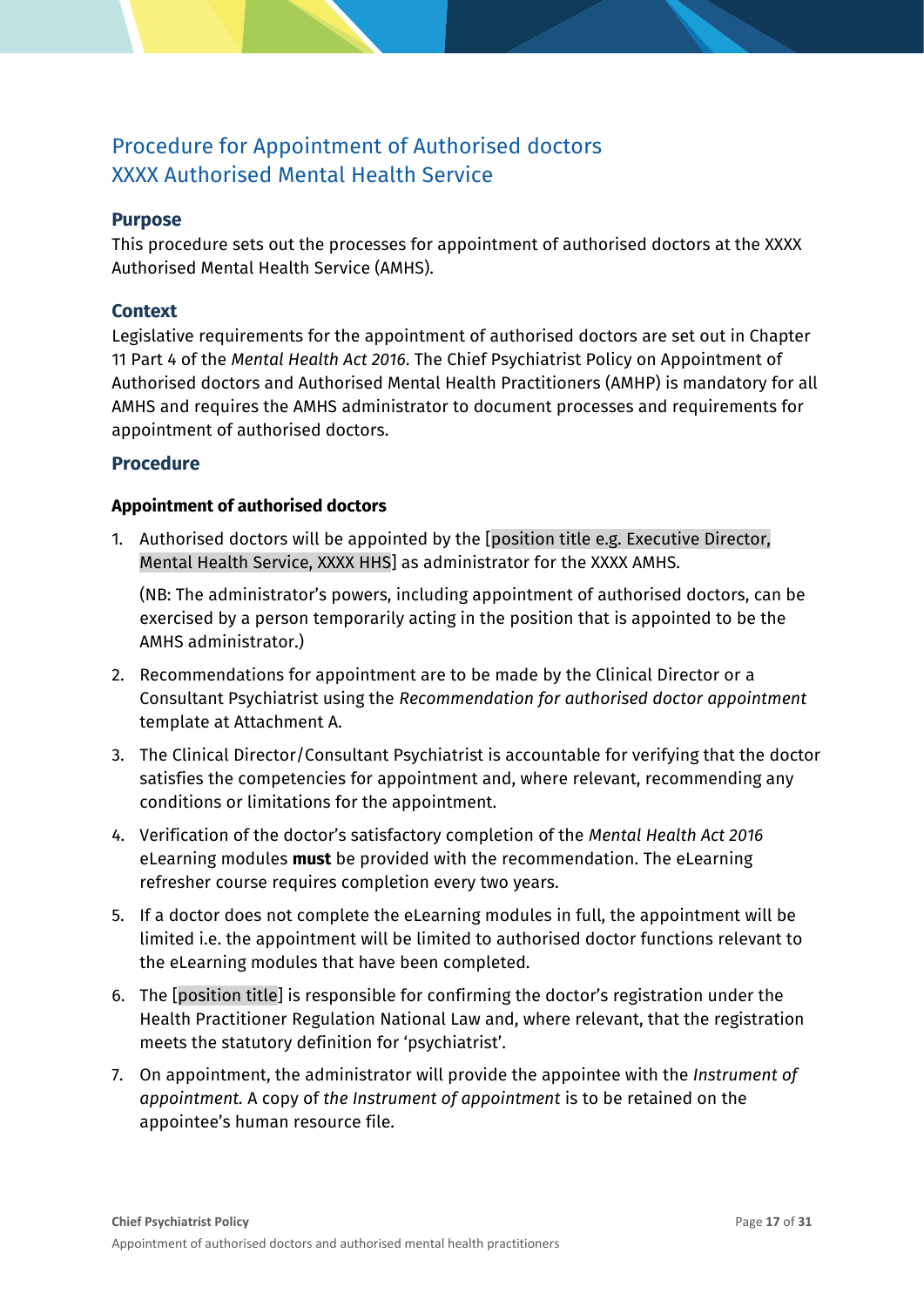- 8. The administrator will notify the [position title e.g. Mental Health Act Administration Officer] of all appointments for registering in the Consumer Integrated Mental Health and Addiction (CIMHA) application.
- 9. The Clinical Director/Consultant Psychiatrist is accountable for ongoing oversight of the statutory functions exercised by appointees to ensure compliance with legislative, policy and operational requirements.

The Clinical Director/Consultant Psychiatrist **must** advise the administrator in writing in circumstances where the Clinical Director/Consultant Psychiatrist believes the practitioner ceases to meet the appointment requirements.

#### **Cessation of appointment of authorised doctors**

- 1. The circumstances in which an authorised doctor appointment ceases are set out in the Act and the Instrument of appointment.
- 2. Revocations of appointment by the administrator will be in writing and will be provided to the appointee.
- 3. With the exception of appointments that cease at the end of a specified term, a written record of the date of, and reasons for, the cessation of appointment is to be retained on the person's human resource file (e.g. written advice from appointee that a condition of appointment is no longer satisfied or the person's resignation from office, revocation of appointment by the administrator).
- 4. The [position title e.g. Mental Health Act Administration Officer] is responsible for ending the practitioner's appointment status in CIMHA:-

• at the end of a specified term of appointment (unless a further appointment has been made by the administrator) •on the administrator's advice that the person has ceased to be an authorised doctor.

#### **Review of register of appointments**

- 1. The [position title e.g. Mental Health Act Administration Officer] will undertake a review of persons registered as authorised doctors at the XXXX AMHS in March of each calendar year.
- 2. The [position title] will liaise with Team Leaders and Nurse Unit managers as required to ensure the register is accurate and up to date (e.g. to ensure that there have been no oversights in removing individuals from the register on termination of employment with the Mental Health Service).

#### **Resources**

- *[Mental Health Act 2016](https://www.legislation.qld.gov.au/view/html/inforce/current/act-2016-005)*
- *Chief Psychiatrist Policy: Appointment of Authorised doctors and Authorised Mental Health Practitioners*
- [Queensland Centre for Mental Health Learning eLearning Courses](https://www.qcmhl.qld.edu.au/course/index.php?categoryid=2)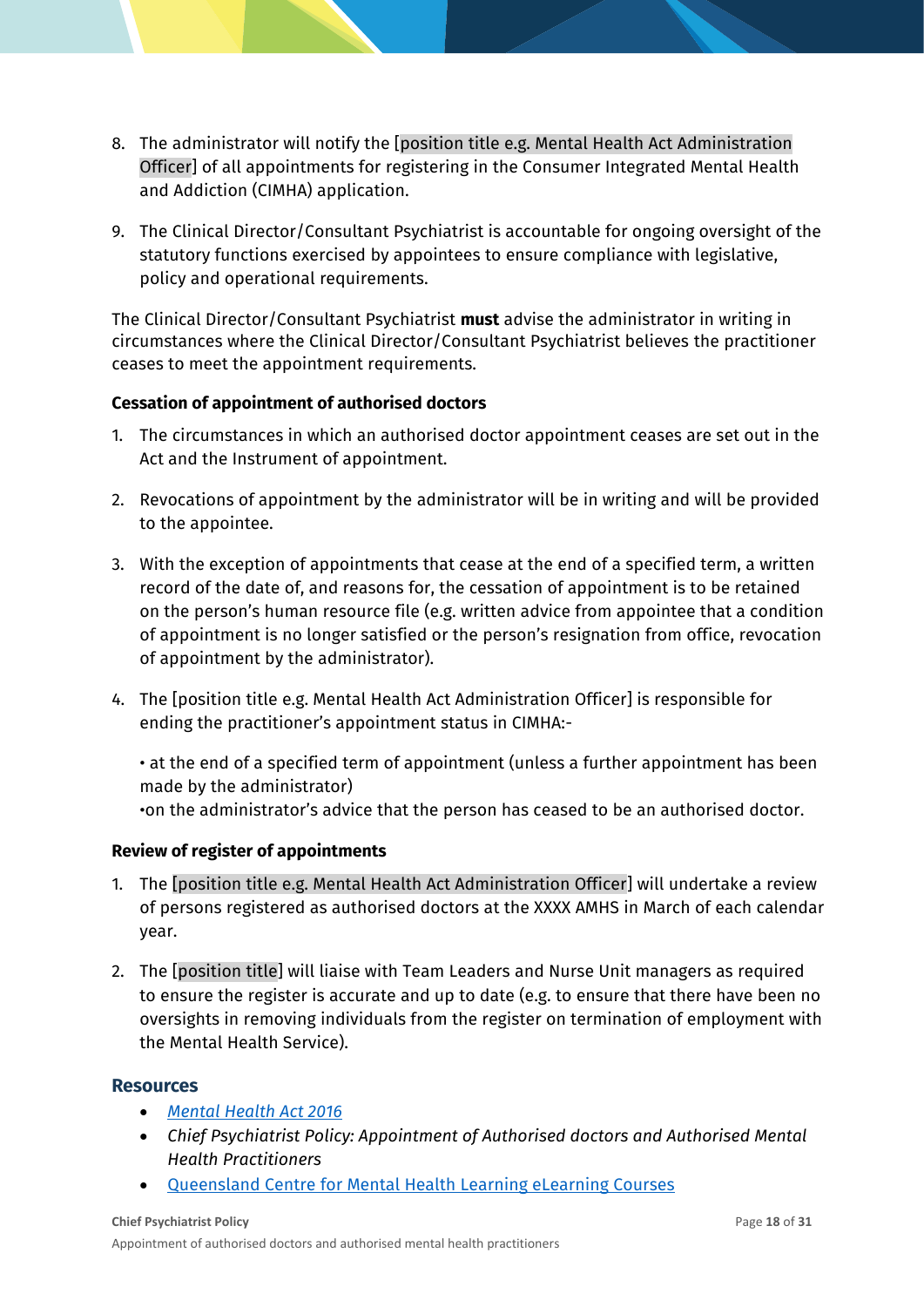Recommendation for Authorised doctor appointment XXXX Authorised Mental Health Service

## **Part A – Recommendation by Clinical Director or Consultant Psychiatrist**

I recommend that \_\_\_\_\_\_\_\_\_\_\_\_\_\_\_\_\_\_\_\_\_\_\_\_\_\_\_\_\_\_\_\_\_\_ be appointed as an authorised doctor and confirm that the competencies required for appointment are satisfied. Specifically, I believe the nominee has demonstrated:

- substantial clinical expertise in the examination and assessment of persons suspected of having a mental illness and the treatment and care of persons with a diagnosed mental illness, and
- substantial knowledge of the *Mental Health Act 2016* and Chief Psychiatrist policies relevant to the powers, functions and responsibilities of an authorised doctor.
	- A copy of the Proof of Completion for the *Mental Health Act 2016* authorised doctor training is attached or
	- *Mental Health Act 2016* competency requirements have previously been verified at another Authorised Mental Health Service.

In addition, I recommend that the appointment be subject to the following conditions or limitations:

(Strike out if not applicable)

|                                                                                                                                                                                                                                | Date: _________________ |
|--------------------------------------------------------------------------------------------------------------------------------------------------------------------------------------------------------------------------------|-------------------------|
| Name: Name and the second state of the second state of the second state of the second state of the second state of the second state of the second state of the second state of the second state of the second state of the sec |                         |
| Designation: Clinical Director / Consultant Psychiatrist                                                                                                                                                                       |                         |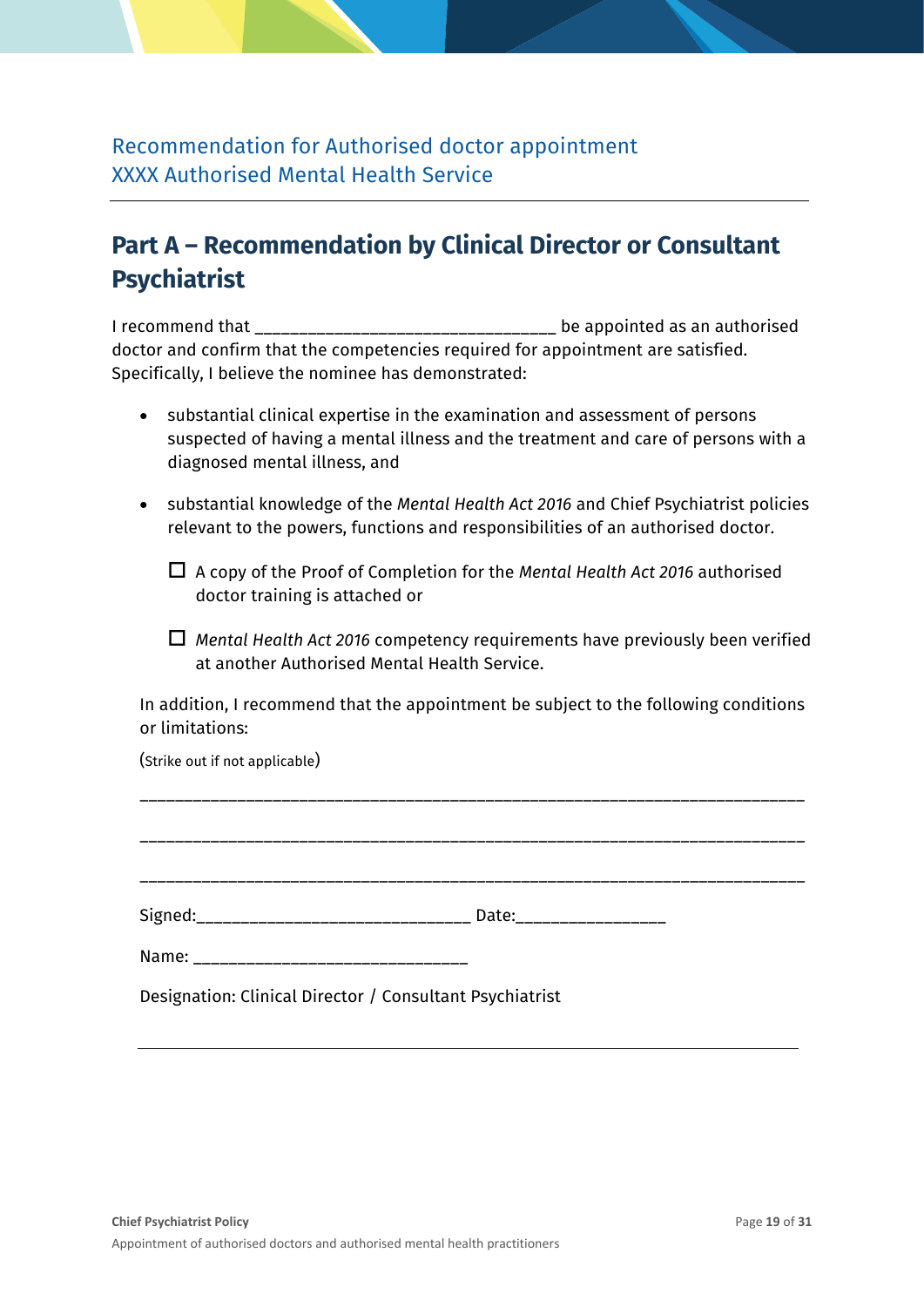## **Part B – Verification of medical practitioner registration details**

AHPRA registration number: \_\_\_\_\_\_\_\_\_\_\_\_\_\_\_\_\_ and registration expiry date

\_\_\_\_\_\_\_\_\_\_\_\_\_\_\_

j

For psychiatrists: The Registration Type is in accordance with the statutory definition of psychiatrist; specifically:

 $\square$  Specialist (Psychiatry)

 $\Box$  (Categories to be specified on making of Regulation)

Signed:\_\_\_\_\_\_\_\_\_\_\_\_\_\_\_\_\_\_\_\_\_\_\_\_\_\_\_\_\_\_\_ Date:\_\_\_\_\_\_\_\_\_\_\_\_\_\_\_\_\_

| Designation: |  |
|--------------|--|
|--------------|--|

## **Part C – Administrator decision**

The applicant's appointment as an authorised doctor is approved / not approved

*Additional comments (including any specific conditions and limitations to be included in Instrument of appointment*):

\_\_\_\_\_\_\_\_\_\_\_\_\_\_\_\_\_\_\_\_\_\_\_\_\_\_\_\_\_\_\_\_\_\_\_\_\_\_\_\_\_\_\_\_\_\_\_\_\_\_\_\_\_\_\_\_\_\_\_\_\_\_\_\_\_\_\_\_\_\_\_\_\_\_\_\_\_\_

\_\_\_\_\_\_\_\_\_\_\_\_\_\_\_\_\_\_\_\_\_\_\_\_\_\_\_\_\_\_\_\_\_\_\_\_\_\_\_\_\_\_\_\_\_\_\_\_\_\_\_\_\_\_\_\_\_\_\_\_\_\_\_\_\_\_\_\_\_\_\_\_\_\_\_\_\_\_

\_\_\_\_\_\_\_\_\_\_\_\_\_\_\_\_\_\_\_\_\_\_\_\_\_\_\_\_\_\_\_\_\_\_\_\_\_\_\_\_\_\_\_\_\_\_\_\_\_\_\_\_\_\_\_\_\_\_\_\_\_\_\_\_\_\_\_\_\_\_\_\_\_\_\_\_\_\_ \_\_\_\_\_\_\_\_\_\_\_\_\_\_\_\_\_\_\_\_\_\_\_\_\_\_\_\_\_\_\_\_\_\_\_\_\_\_\_\_\_\_\_\_\_\_\_\_\_\_\_\_\_\_\_\_\_\_\_\_\_\_\_\_\_\_\_\_\_\_\_\_\_\_\_\_\_\_

Signed:\_\_\_\_\_\_\_\_\_\_\_\_\_\_\_\_\_\_\_\_\_\_\_\_\_\_\_\_\_\_\_ Date:\_\_\_\_\_\_\_\_\_\_\_\_\_\_\_\_\_

Name: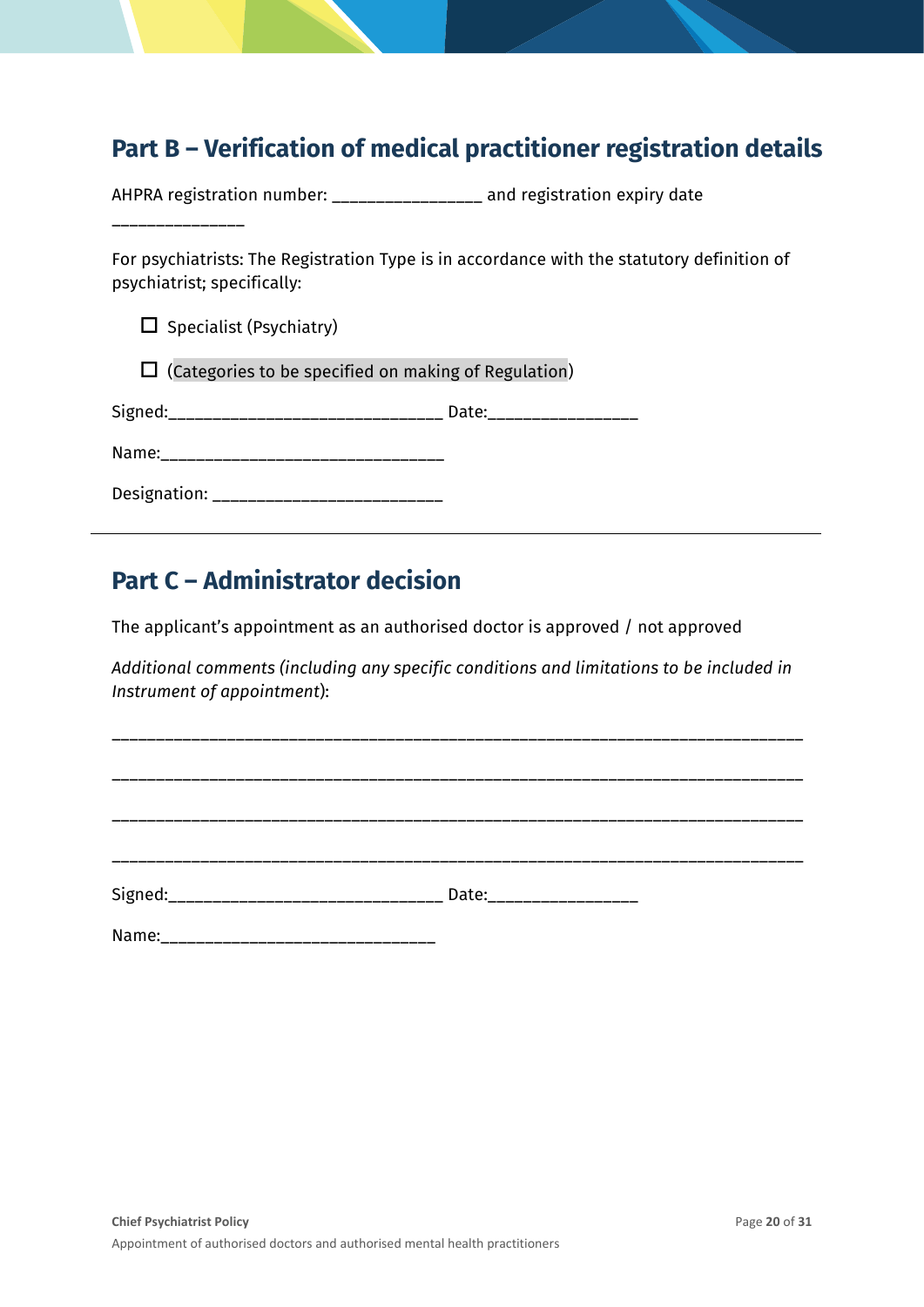### <span id="page-20-0"></span>Attachment 2: Example Instrument of Appointment – Authorised doctors

## **Mental Health Act 2016 INSTRUMENT OF APPOINTMENT**

## **For full appointment (i.e. all authorised doctor powers and functions) insert:**

I, **Name of Administrator**, Administrator, **Title Authorised Mental Health Service**, under and for the purpose of the *Mental Health Act 2016* (Act), pursuant to Chapter 11, Part 4, Division 1, section 338 of that Act, hereby appoint **Full name of doctor** as an authorised doctor to exercise all of the powers, functions and duties of an authorised doctor under the Act.

### **OR for limited appointment insert:**

I, **Name of Administrator**, Administrator, **Title Authorised Mental Health Service**, under and for the purpose of the *Mental Health Act 2016* (Act), pursuant to Chapter 11, Part 4, Division 1, section 338 of that Act, hereby appoint **Full name of doctor** as an authorised doctor to exercise those powers, functions and duties set out in the Schedule. (Note: remove relevant functions from Schedule. For example, for appointment of an authorised doctor (private), delete sections 3 (Forensic orders), 4 (Treatment support orders) and 5 (Classified patients) from the Schedule).

### **If the doctor meets the statutory definition for 'psychiatrist' insert:**

In addition, pursuant to the definition of 'authorised psychiatrist' in Schedule 3 of the Act, the appointee is authorised to exercise all of the powers, functions and duties of an authorised psychiatrist set out in the Act.

### **For all appointments insert:**

This appointment is effective from the date of this Instrument.

### **OR if the appointment is to take effect on a date after the signing:**

This appointment is effective from **Date.**

### **For all appointments insert:**

This appointment is subject to the following conditions:

- 1. In exercising the powers of an authorised doctor, the appointee is subject to the **Title** Authorised Mental Health Service clinical governance processes including, but not limited to, clinical accountability structures, clinical supervision and clinical review processes.
- 2. The appointment is effective until **Date of cessation** unless, at a sooner time: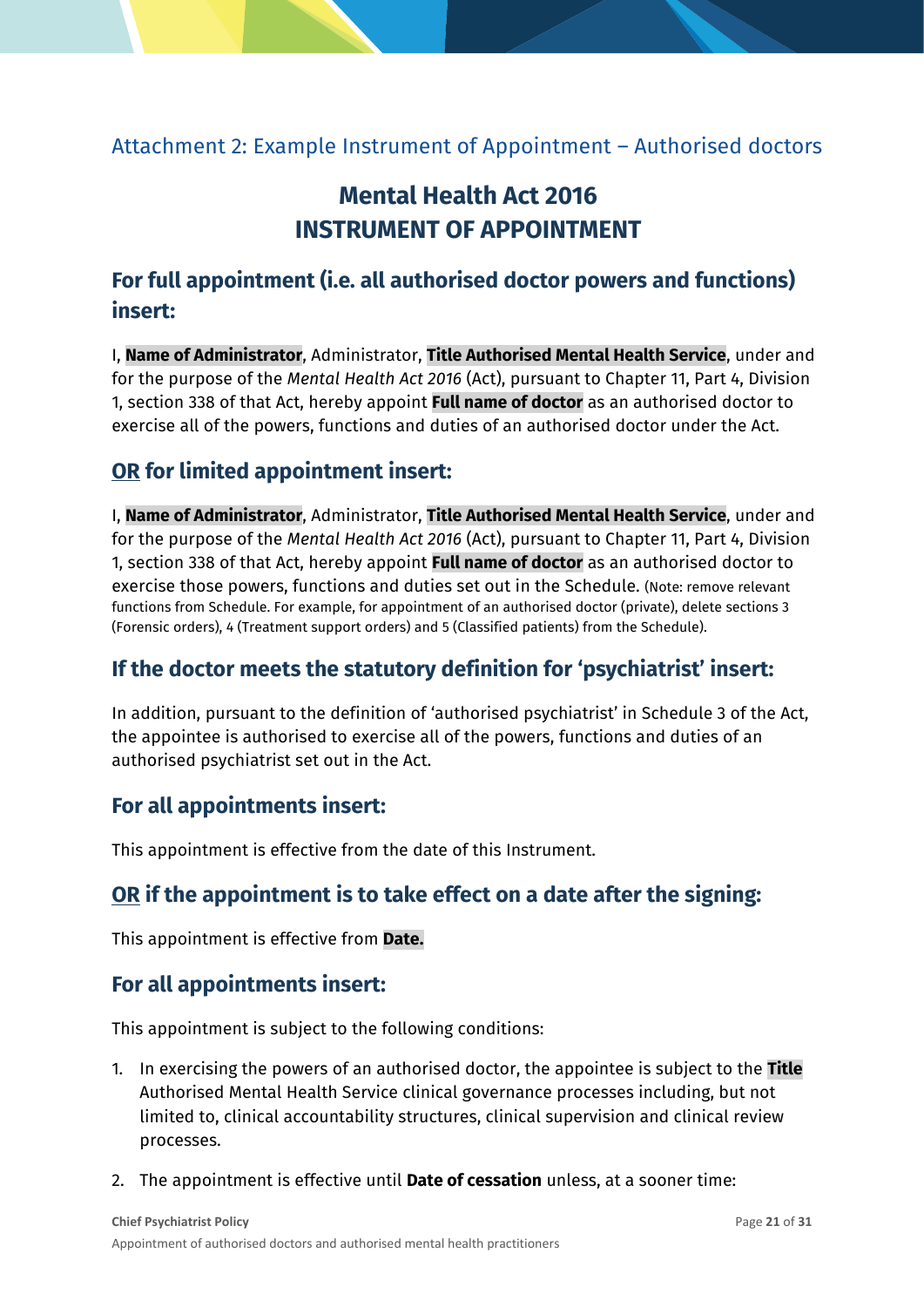- a. the appointee ceases to be person registered under the Health Practitioner Regulation National Law to practice in the medical profession
- b. the appointment is revoked by the Administrator
- c. the Chief Psychiatrist gives written notice that the appointee stops holding the office of authorised doctor
- d. the appointee resigns from the position by written notice given to the Administrator, or
- e. the appointee is unable to demonstrate the necessary competencies, as outlined in the *Appointment of authorised doctors and authorised mental health practitioners* policy.

#### **OR**

The appointment is effective for the duration of the appointee's employment at the **Title** Authorised Mental Health Service unless, at a sooner time:

- a. the appointee ceases to be person registered under the Health Practitioner Regulation National Law to practice in the medical profession
- b. the appointment is revoked by the Administrator
- c. the Chief Psychiatrist gives written notice that the appointee stops holding the office of authorised doctor
- d. the appointee resigns from the position by written notice given to the Administrator, or
- e. the appointee is unable to demonstrate the necessary competencies, as outlined in the *Appointment of authorised doctors and authorised mental health practitioners* policy.

(Note: Insert any other conditions if required).

#### **Signed by:**

#### **Name of Administrator**

#### **Administrator, Title Authorised Mental Health Service**

**Date**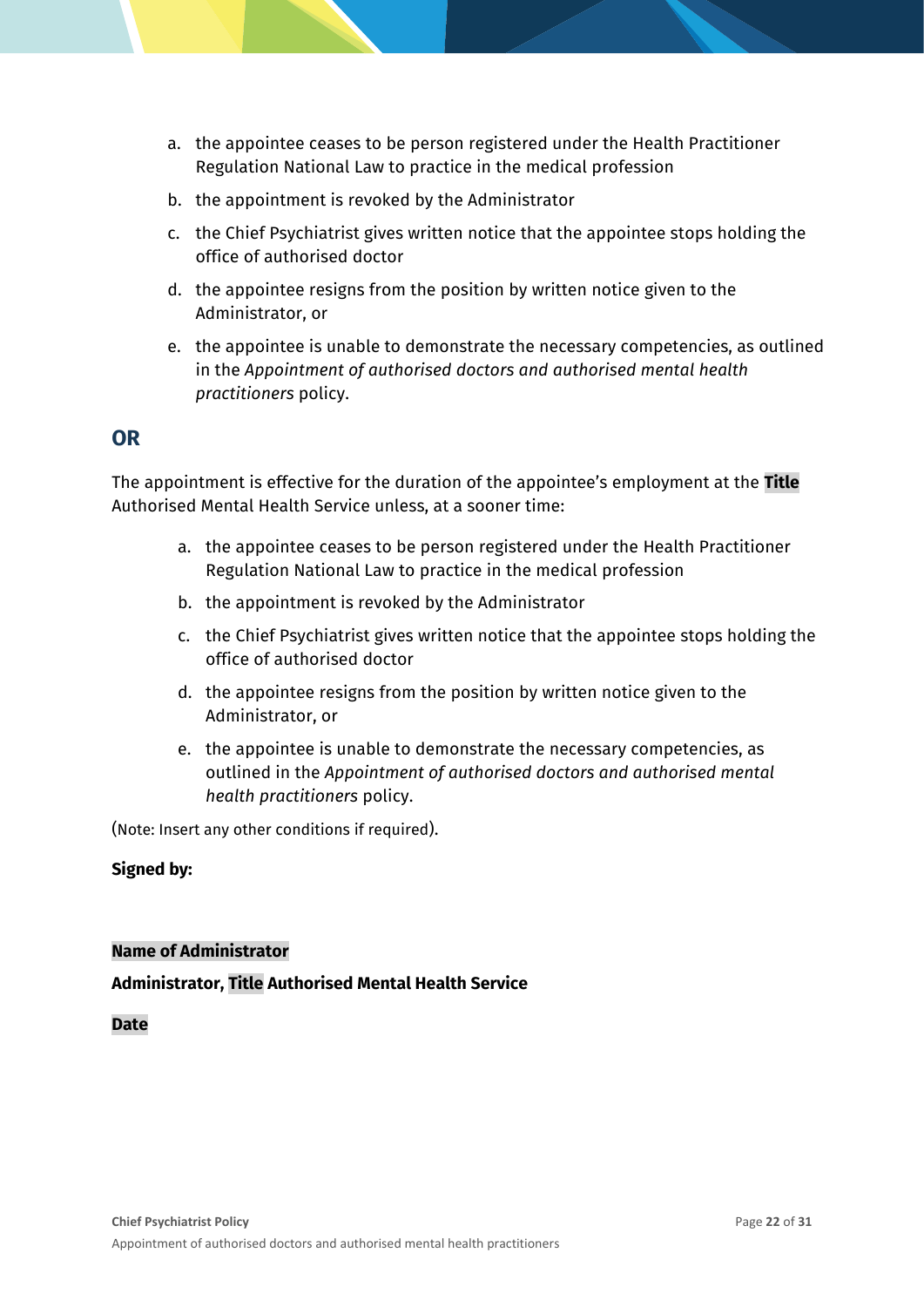## **Functions and Powers of Authorised doctors**

| <b>Function or Power</b>                                                                                               | <b>Act Reference</b>                                                                                                     |  |  |
|------------------------------------------------------------------------------------------------------------------------|--------------------------------------------------------------------------------------------------------------------------|--|--|
| <b>Examinations, Assessments and making of</b><br>1.<br><b>Treatment Authorities</b>                                   |                                                                                                                          |  |  |
| Examining persons under an examination<br>authority                                                                    | Chapt. 2, Pt. 2, Div. 2 (Powers<br>$\bullet$<br>under examination<br>authorities)                                        |  |  |
| Examining persons under an examination order<br>made by a magistrate and preparing an<br>examination report            | Chapt. 6, Pt. 2, Div. 3<br>$\bullet$<br>(Examination orders)                                                             |  |  |
| Making recommendations for assessment                                                                                  | Chapt. 2, Pt. 2, Div. 3<br>$\bullet$<br>(Detention of particular<br>persons to make<br>recommendation for<br>assessment) |  |  |
|                                                                                                                        | Chapt. 2, Pt., Div. 4<br>(Recommendations for<br>assessment)                                                             |  |  |
| Assessing a person under a recommendation for<br>assessment to decide whether to make a<br>treatment authority         | Chapt. 2, Pt. 3 (Assessments)<br>$\bullet$                                                                               |  |  |
| Making treatment authorities                                                                                           | Chapt. 2, Pt. 4 (Treatment<br>authorities), except sections<br>56 to 58                                                  |  |  |
| Reviewing the making of treatment authorities -<br>authorised psychiatrist only                                        | Sections 56 to 58                                                                                                        |  |  |
| <b>Treatment authorities</b><br>2.                                                                                     |                                                                                                                          |  |  |
| Managing patients subject to treatment authorities<br>Responsibility for treatment and care<br>Categories<br>$\bullet$ | Chapt. 7, Pt. 2<br>(Responsibility to provide<br>treatment and care)                                                     |  |  |
| Limited community treatment<br>Conditions                                                                              | Chapt. 7, Pt.3 (Patients<br>subject to treatment<br>authorities)                                                         |  |  |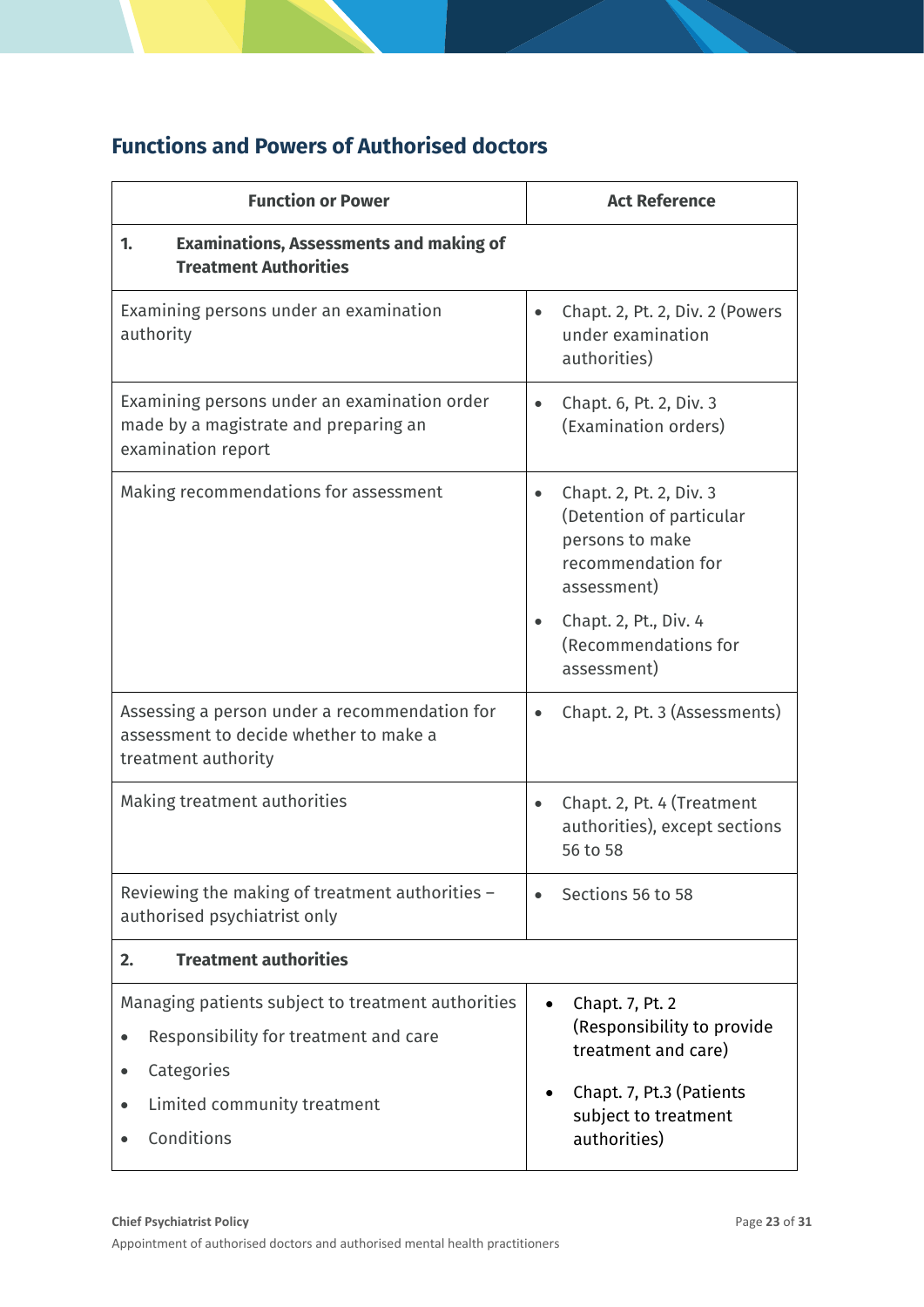|                                                                                                                                                                                    | Chapt. 7, Pt.7 (Obligations<br>in relation to treatment in<br>the community)                                                                                                                                                 |
|------------------------------------------------------------------------------------------------------------------------------------------------------------------------------------|------------------------------------------------------------------------------------------------------------------------------------------------------------------------------------------------------------------------------|
| <b>Forensic orders</b><br>3.                                                                                                                                                       |                                                                                                                                                                                                                              |
| Managing patients subject to forensic orders<br>Responsibility for treatment and care<br>Categories<br>Limited community treatment<br>Conditions<br>Temporary absences             | Chapt. 7, Pt. 2<br>$\bullet$<br>(Responsibility to provide<br>treatment and care)<br>Chapt. 7, Pt.4 (Patients<br>subject to forensic orders)<br>Chapt. 7, Pt.7 (Obligations<br>in relation to treatment in<br>the community) |
| <b>Treatment support orders</b><br>4.                                                                                                                                              |                                                                                                                                                                                                                              |
| Managing patients subject to treatment support<br>orders<br>Responsibility for treatment and care<br>Categories<br>Limited community treatment<br>Conditions<br>Temporary absences | Chapt. 7, Pt. 2<br>(Responsibility to provide<br>treatment and care)<br>Chapt. 7, Pt.5 (Patients<br>subject to treatment<br>support orders)<br>Chapt. 7, Pt.7 (Obligations<br>in relation to treatment in<br>the community)  |
| <b>Classified patients</b><br>5.                                                                                                                                                   |                                                                                                                                                                                                                              |
| Managing the transfer of persons to an AMHS as a<br>classified patient, including making transfer<br>recommendations                                                               | Chapt. 3, Pt. 2 (Transport of<br>$\bullet$<br>persons in custody to<br>authorised mental health<br>services)<br>Chapt. 3, Pt.3 (Persons in<br>custody remaining in<br>authorised mental health                               |
|                                                                                                                                                                                    | services)<br>Chapt. 3, Pt. 4<br>(Requirements applying                                                                                                                                                                       |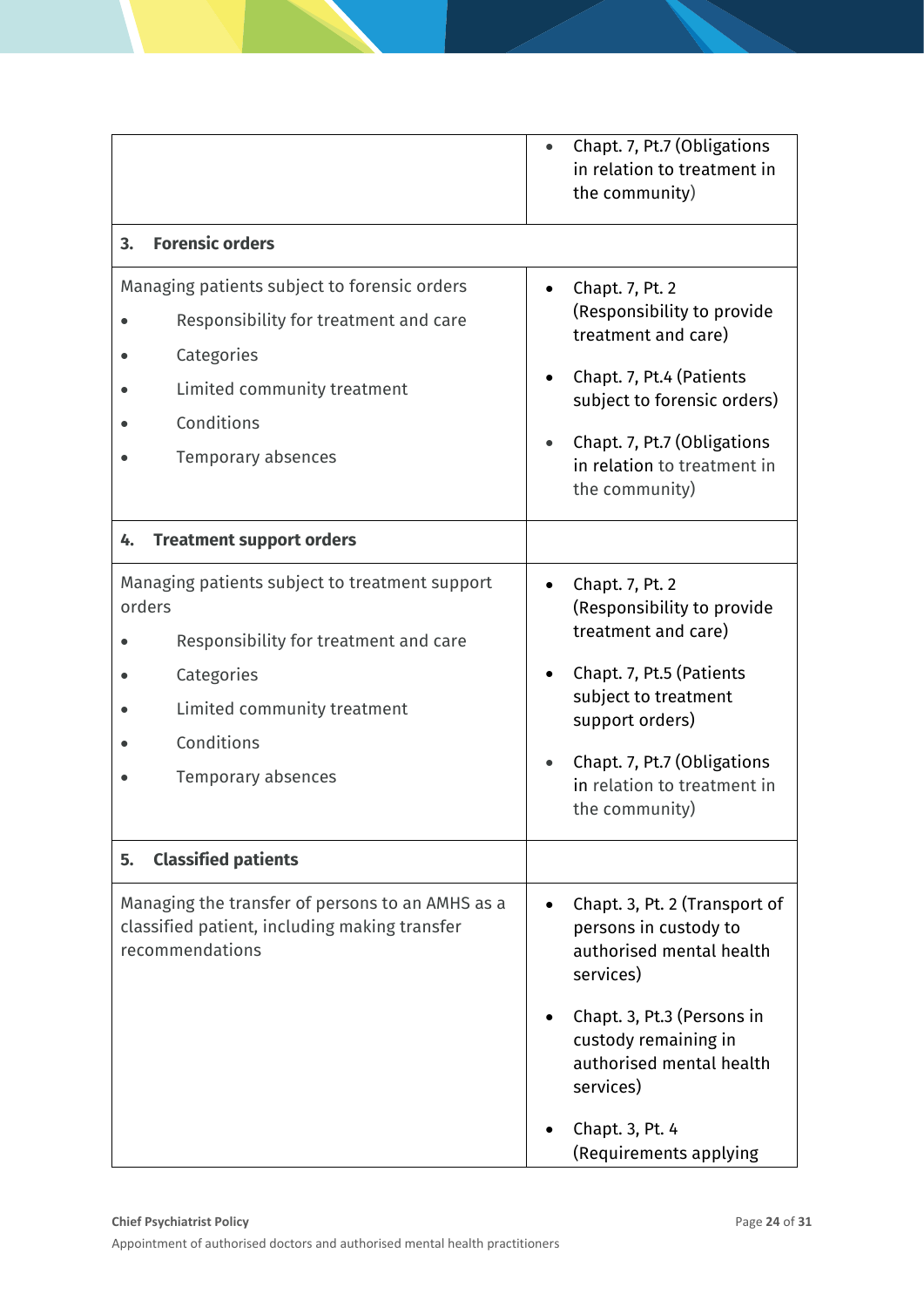|                                                                                                                            | when person in custody<br>becomes classified patient)                                                                                                                     |
|----------------------------------------------------------------------------------------------------------------------------|---------------------------------------------------------------------------------------------------------------------------------------------------------------------------|
| Managing classified patients<br>Responsibility for treatment and care<br>Limited community treatment<br>Temporary absences | Chapt. 7, Pt. 2<br>(Responsibility to provide<br>treatment and care)<br>Chapt. 7, Pt.6 (Classified<br>patients and patients<br>subject to judicial orders)<br>Section 221 |
| Managing the return of classified patients to<br>custody or the release of classified patients                             | Chapt. 3, Pt.5 (Return to custody,<br>or release from detention in<br>authorised mental health<br>service, of classified patient)                                         |
| <b>Judicial order patients</b><br>6.                                                                                       |                                                                                                                                                                           |
| Managing judicial order patients<br>Limited community treatment<br>Temporary absences                                      | Chapt. 7, Pt.6 (Classified<br>patients and patients<br>subject to judicial orders)<br>Section 221                                                                         |
| <b>Mechanical restraint</b><br>7.                                                                                          |                                                                                                                                                                           |
| Authorising the mechanical restraint of patients in<br>an AMHS                                                             | Chapt. 8, Pt. 2 (Mechanical<br>restraint)                                                                                                                                 |
| <b>Seclusion</b><br>8.                                                                                                     |                                                                                                                                                                           |
| Authorising the seclusion of patients in an AMHS                                                                           | Chapt. 8, Pt. 3 (Seclusion)                                                                                                                                               |
| <b>Physical restraint</b><br>9.                                                                                            |                                                                                                                                                                           |
| Authorising the physical restraint of patients in an<br><b>AMHS</b>                                                        | Section 270                                                                                                                                                               |
| <b>10. Regulated treatments</b>                                                                                            |                                                                                                                                                                           |
| Performing ECT on a patient in an AMHS                                                                                     | Chapt. 7, Pt. 10, Div. 2<br>(Informed consent)                                                                                                                            |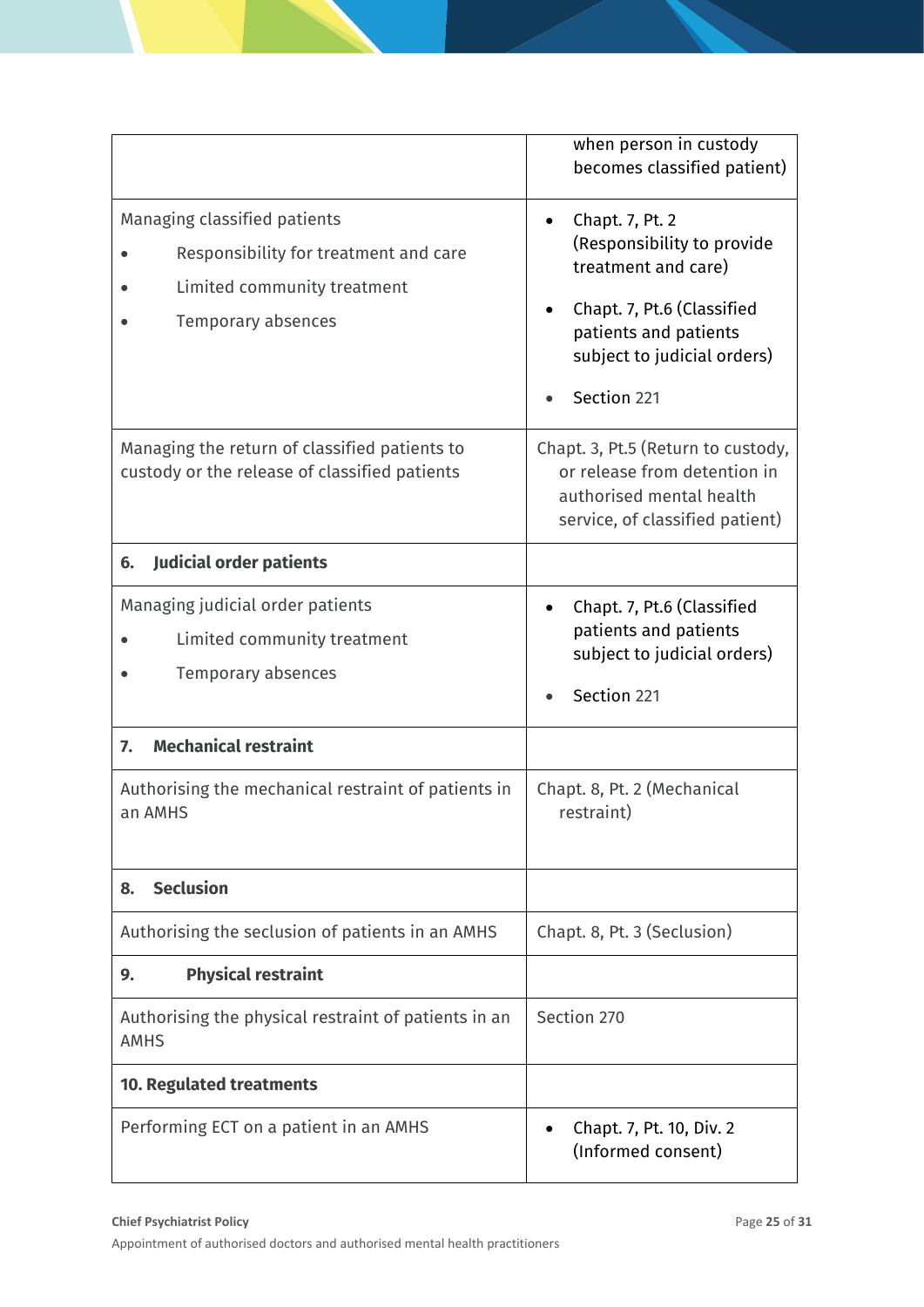|                                                                                        | Chapt. 7, Pt. 10, Div. 3<br>$\bullet$<br>(Electroconvulsive therapy)                                                                        |
|----------------------------------------------------------------------------------------|---------------------------------------------------------------------------------------------------------------------------------------------|
| Performing non-ablative neurosurgery on a patient<br>in an AMHS                        | Chapt. 7, Pt. 10, Div. 2<br>$\bullet$<br>(Informed consent)<br>Chapt. 7, Pt. 10, Div. 4 (Non-<br>ablative neurosurgical<br>procedures)      |
| <b>Psychiatrist reports</b><br>11.                                                     |                                                                                                                                             |
| Preparing psychiatrist reports for serious offences<br>- authorised psychiatrists only | Chapt. 4 (Psychiatrist reports for<br>serious offences)                                                                                     |
| <b>Mental Health Review Tribunal</b><br>12.                                            |                                                                                                                                             |
| Preparing reports for Tribunal hearings                                                | Section 723                                                                                                                                 |
| <b>Examinations</b><br>13.                                                             |                                                                                                                                             |
| Examine a person under a court examination order<br>made by the Mental Health Court    | Ch.16, Pt.1, Div.8 (Court<br>examination orders)                                                                                            |
| Examine a person under an order of Mental Health<br><b>Review Tribunal</b>             | Section 721                                                                                                                                 |
| <b>Searches</b><br>14.                                                                 |                                                                                                                                             |
| Carry out searches for harmful things                                                  | Chapt. 11, Pt. 7, Div. 3 (Searches<br>of patients of authorised<br>mental health services or<br>public sector health service<br>facilities) |
| <b>Transport of patients</b><br>15.                                                    |                                                                                                                                             |
| Managing the transport of patients<br>authorising transport                            | Chapt. 11, Pt, 6 (Transport of<br>persons)                                                                                                  |
| authorised person                                                                      |                                                                                                                                             |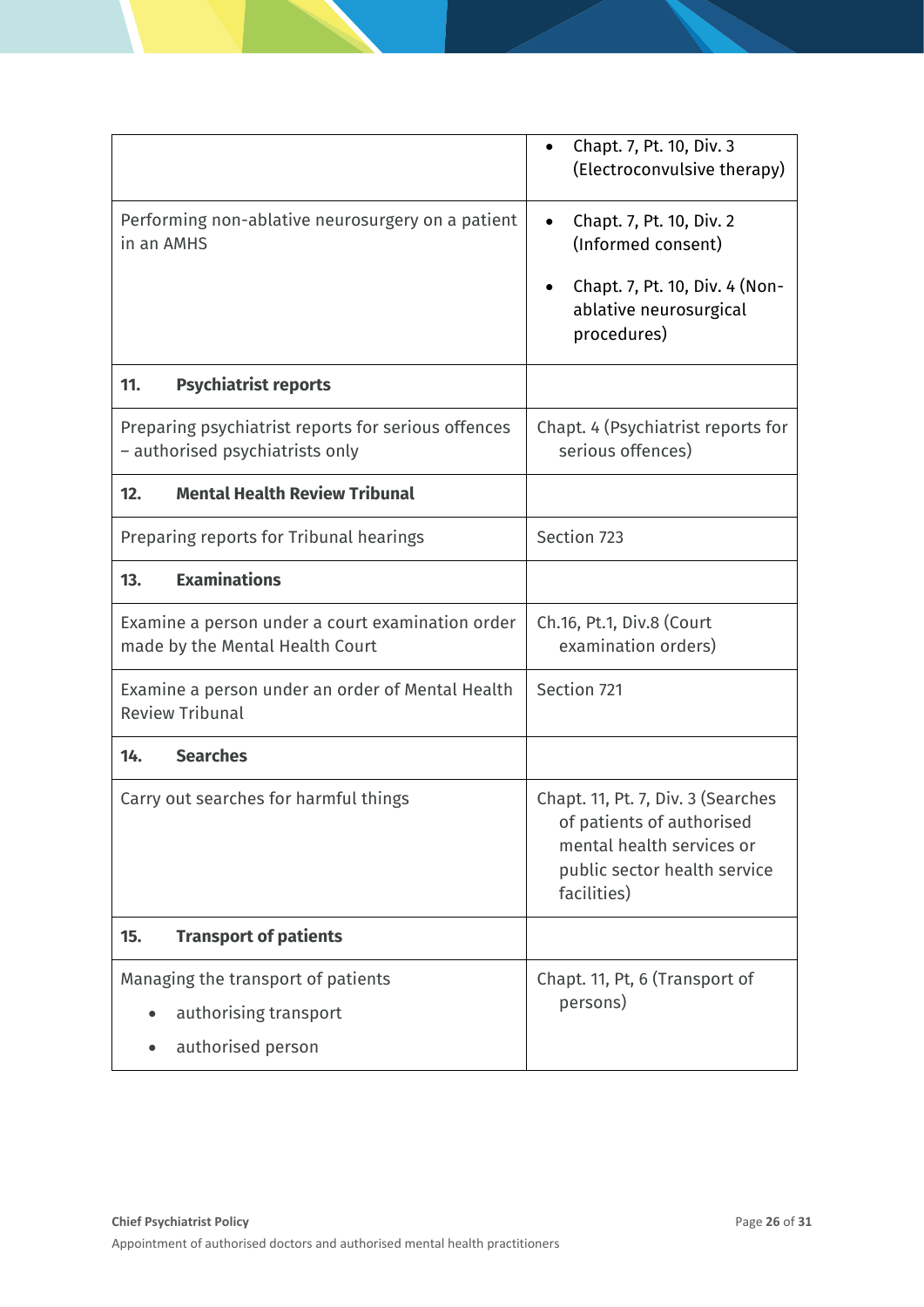<span id="page-26-0"></span>Attachment 3: Example Instrument of Appointment – Authorised Mental Health Practitioners

## **Mental Health Act 2016 INSTRUMENT OF APPOINTMENT**

## **For full appointment (i.e. all authorised mental health practitioner powers and functions) insert:**

I, **Name of Administrator**, Administrator, **Title Authorised Mental Health Service**, under and for the purpose of the *Mental Health Act 2016*, pursuant to Chapter 11, Part 4, Division 1, section 340 of that Act, hereby appoint **Full name of health practitioner**, a health practitioner, namely **Profession**, as an AMHP to exercise all of the powers, functions and duties of an AMHP under the Act.

### **OR for limited appointment insert:**

I, **Name of Administrator**, Administrator, **Title Authorised Mental Health Service**, under and for the purpose of the *Mental Health Act 2016*, pursuant to Chapter 11, Part 4, Division 1, section 340 of that Act, hereby appoint **Full name of health practitioner**, a health practitioner, namely **Profession**, as an AMHP to exercise all of the powers, functions and duties set out in the Schedule.

(Note: Remove relevant functions from Schedule).

### **For all appointments insert:**

This appointment is effective from the date of this Instrument.

### **OR if the appointment is to take effect on a date after the signing:**

This appointment is effective from **Date.**

### **For all appointments insert:**

This appointment is subject to the following conditions:

- 1. In exercising the powers of an AMHP, the appointee is subject to the **Title** Authorised Mental Health Service clinical governance processes including, but not limited to, clinical accountability structures, clinical supervision and clinical review processes.
- 2. The appointment is effective until **Date of cessation** unless, at a sooner time:
	- a) the appointee ceases to be a health practitioner of the type that is the basis for this appointment namely, **Profession**
	- b) the appointment is revoked by the Administrator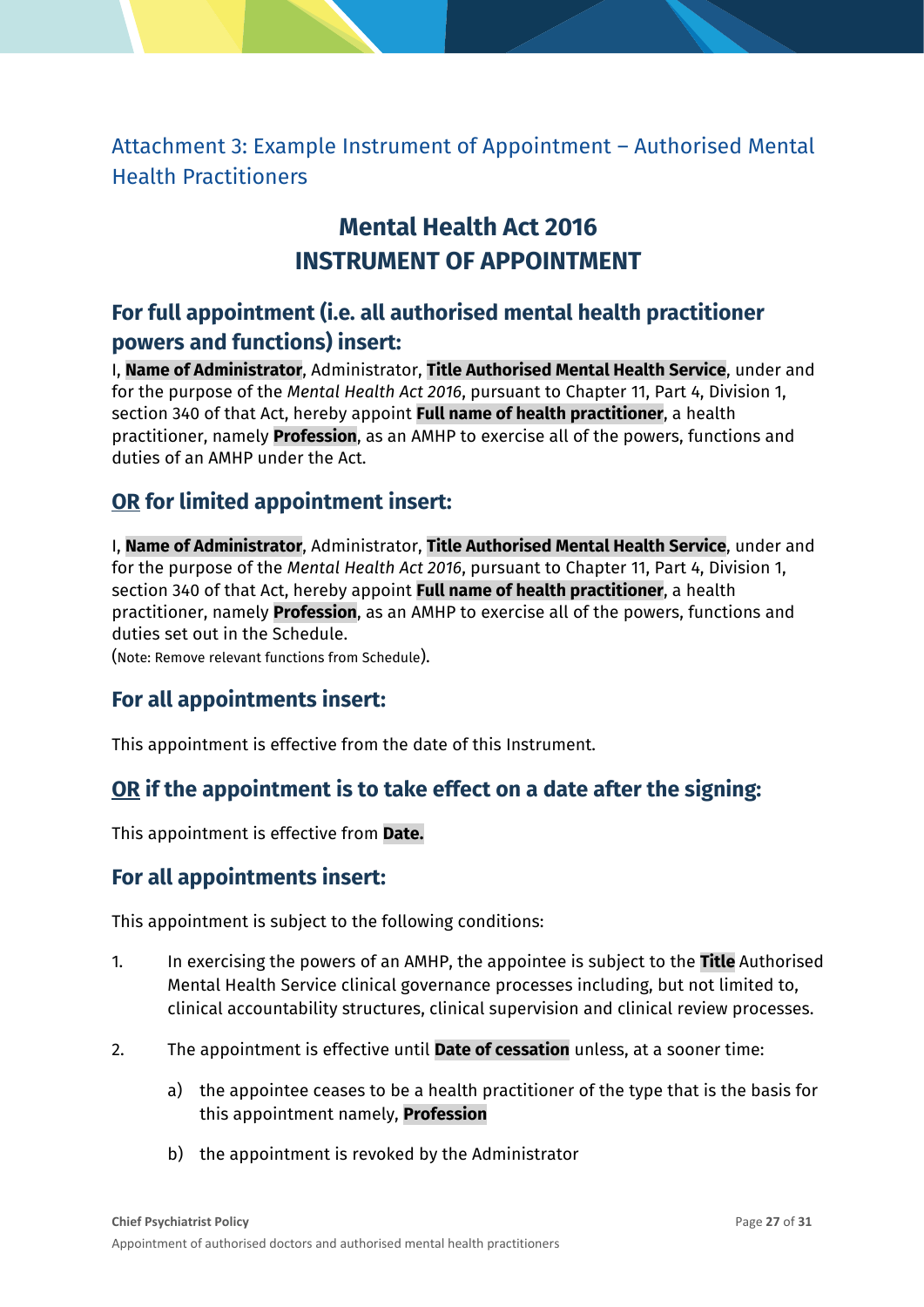- c) the Chief Psychiatrist gives written notice that the appointee stops holding the office of AMHP
- d) the appointee resigns from the position by written notice given to the Administrator, or
- e) the appointee is unable to demonstrate the necessary competencies, as outlined in the *Appointment of authorised doctors and authorised mental health practitioners* policy.

### **OR**

The appointment is effective for the duration of the appointee's employment at the **Title** Authorised Mental Health Service unless, at a sooner time:

- a) the appointee ceases to be a health practitioner of the type that is the basis for this appointment namely, **Profession**
- b) the appointment is revoked by the Administrator.
- c) the Chief Psychiatrist gives written notice that the appointee stops holding the office of AMHP
- d) the appointee resigns from the position by written notice given to the Administrator, or
- e) the appointee is unable to demonstrate the necessary competencies, as outlined in the *Appointment of authorised doctors and authorised mental health practitioners* policy.

(Note: Insert any other conditions if required).

#### **Signed by:**

#### **Name of Administrator**

#### **Administrator, Title Authorised Mental Health Service**

**Date**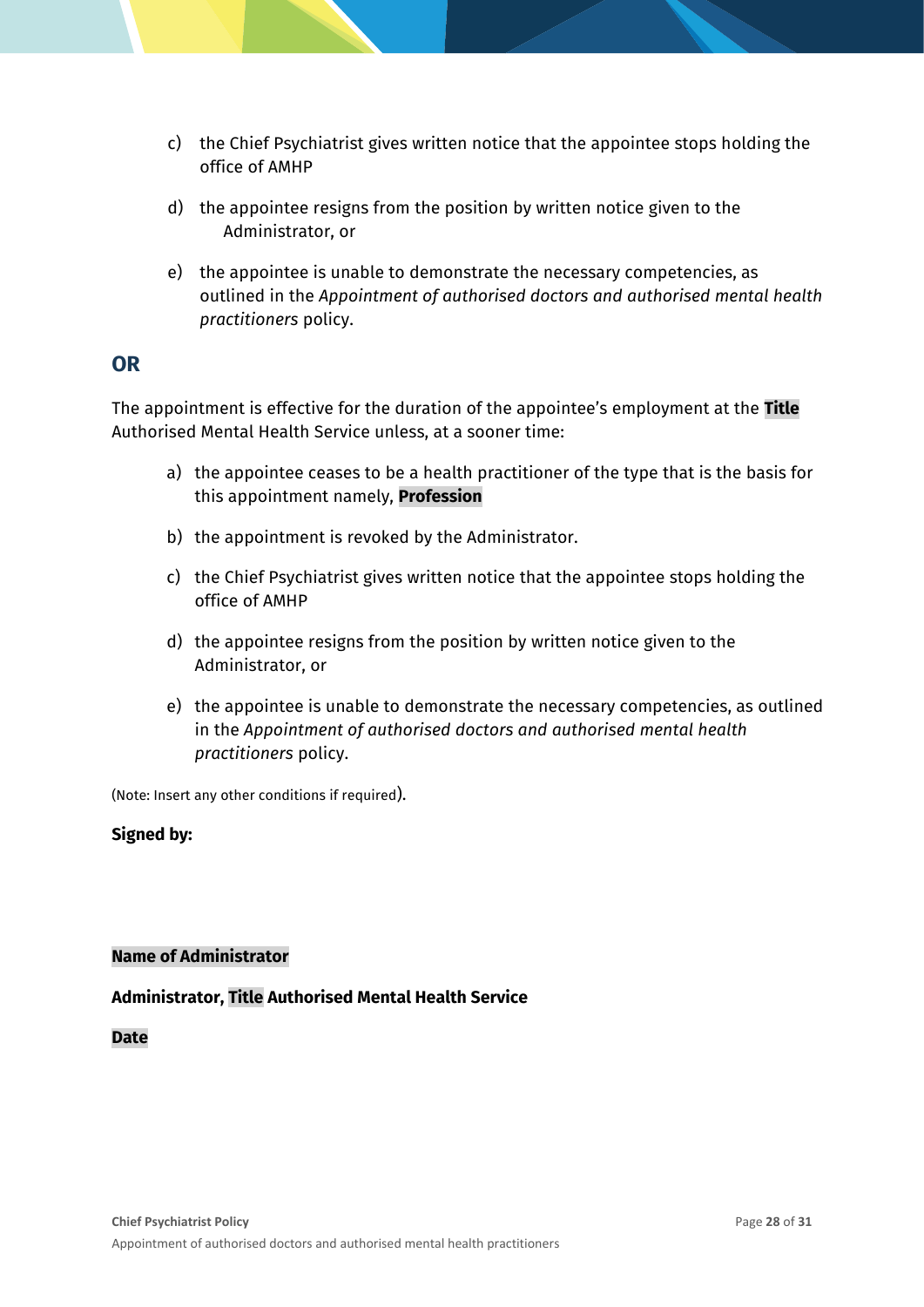## **Functions and Powers of Authorised Mental Health Practitioners**

| <b>Function or Power</b>                                                                                                    | <b>Act Reference</b>                                                                                                                                                                                                                                                                                 |
|-----------------------------------------------------------------------------------------------------------------------------|------------------------------------------------------------------------------------------------------------------------------------------------------------------------------------------------------------------------------------------------------------------------------------------------------|
| <b>Examinations and Assessments</b><br>$1_{-}$                                                                              |                                                                                                                                                                                                                                                                                                      |
| Examining persons under an examination<br>authority                                                                         | Chapt. 2, Pt. 2, Div. 2 (Powers<br>under examination<br>authorities)                                                                                                                                                                                                                                 |
| Examination orders – extension of examination<br>period                                                                     | Chapt. 6, Pt. 2, Div. 3<br>(Examination orders)                                                                                                                                                                                                                                                      |
| Making recommendations for assessment                                                                                       | Chapt. 2, Pt. 2, Div. 3<br>(Detention<br>of particular persons to make<br>recommendation for<br>assessment)<br>Chapt. 2, Pt. 2, Div.<br>4 (Recommendations for<br>assessment)                                                                                                                        |
| <b>Classified patients</b><br>2.                                                                                            |                                                                                                                                                                                                                                                                                                      |
| Managing the transfer of persons to an AMHS as a<br>classified patient, including making transfer<br><b>recommendations</b> | Chapt. 3, Pt. 2 (Transport of<br>persons in custody to<br>authorised mental health<br>services)<br>Chapt. 3, Pt.3 (Persons in<br>custody remaining in<br>authorised mental health<br>services)<br>Chapt. 3, Pt. 4 (Requirements<br>applying when person in<br>custody becomes classified<br>patient) |
| Mechanical restraint<br>3.                                                                                                  |                                                                                                                                                                                                                                                                                                      |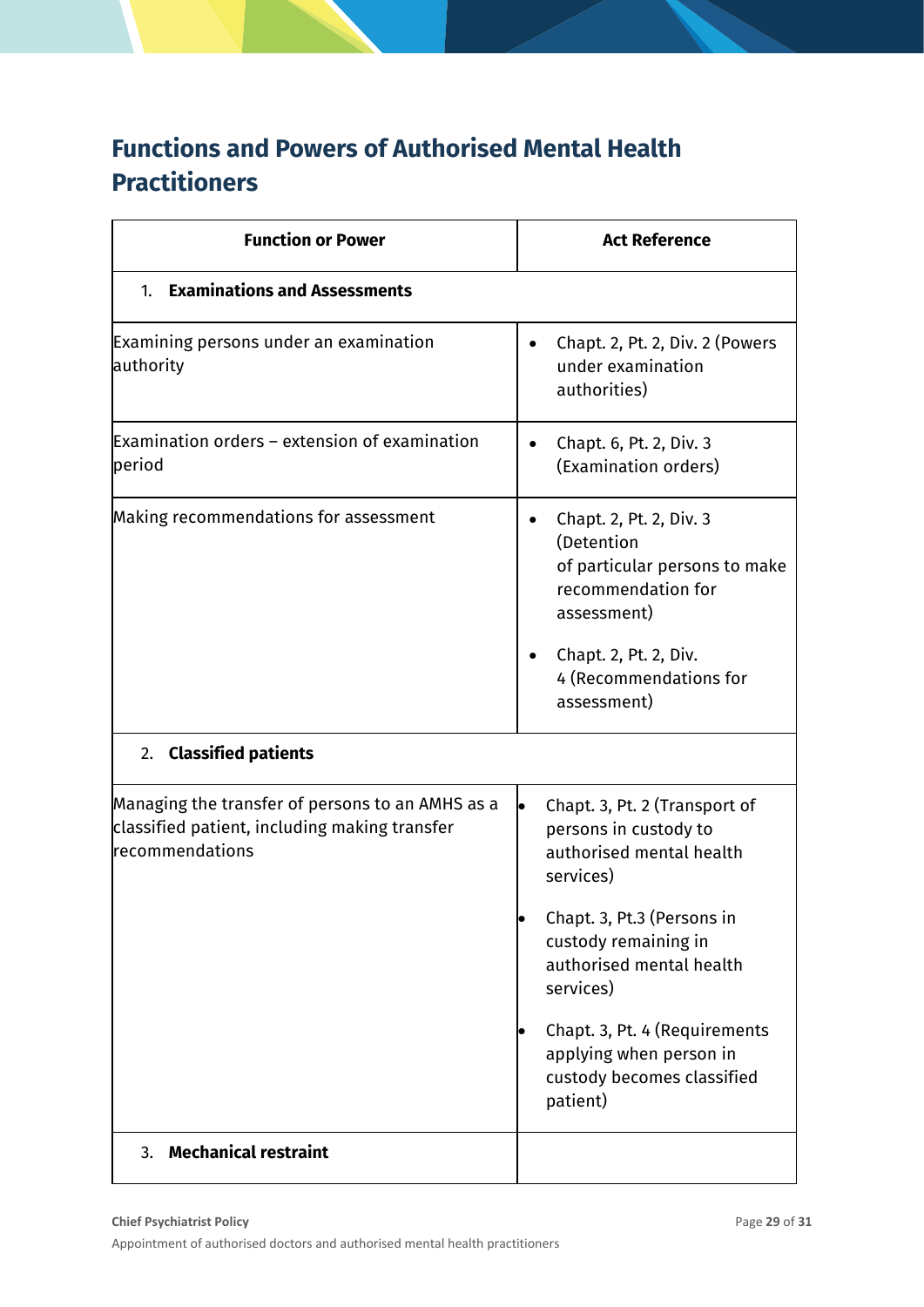| Use of mechanical restraint of patients in an AMHS | Chapt. 8, Pt. 2 (Mechanical<br>restraint)                                                                                                |  |  |
|----------------------------------------------------|------------------------------------------------------------------------------------------------------------------------------------------|--|--|
| 4. Seclusion                                       |                                                                                                                                          |  |  |
| Use of seclusion of patients in an AMHS            | Chapt. 8, Pt. 3 (Seclusion)                                                                                                              |  |  |
| 5. Searches                                        |                                                                                                                                          |  |  |
| Carry out searches for harmful things              | Chapt. 11, Pt. 7, Div. 3 (Searches of<br>patients of authorised mental<br>health services or public sector<br>health service facilities) |  |  |
| <b>Transport of patients</b><br>6.                 |                                                                                                                                          |  |  |
| Managing the transport of patients                 | Chapt. 11, Pt, 6 (Transport of<br>persons)                                                                                               |  |  |
| • authorising transport                            |                                                                                                                                          |  |  |
| • authorised person                                |                                                                                                                                          |  |  |